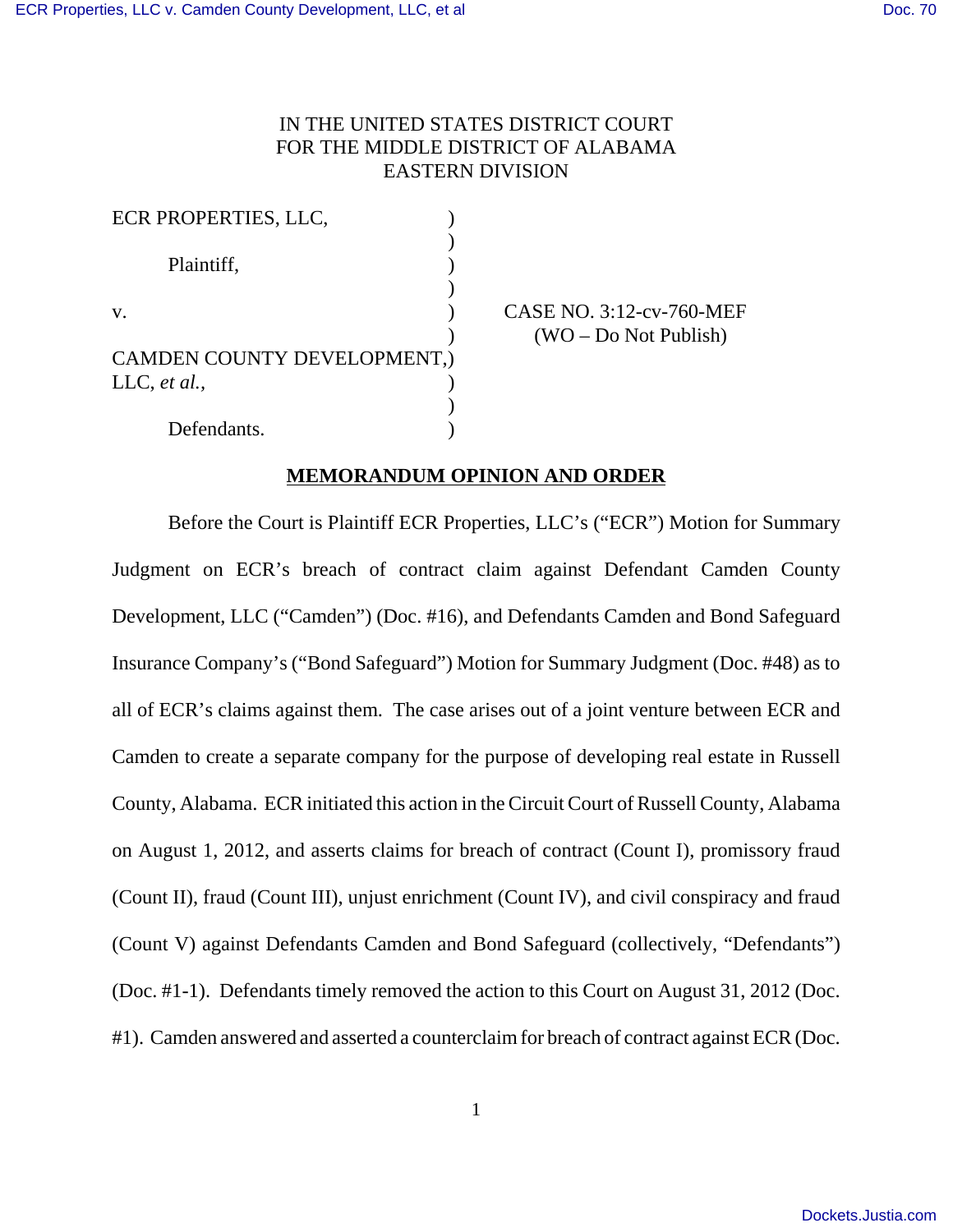#6).<sup>1</sup> ECR has moved for summary judgment on its breach of contract claim against Camden and Bond Safeguard (Doc. #16). Camden and Bond Safeguard have moved for summary judgment on all claims asserted against them by ECR (Doc. #48).<sup>2</sup> For the reasons discussed below, ECR's motion is GRANTED and Defendant Camden and Bond Safeguard's motion is GRANTED IN PART and DENIED IN PART.

# **I. JURISDICTION AND VENUE**

This Court has subject-matter jurisdiction over the parties' claims under 28 U.S.C. § 1332. The parties do not dispute that venue is proper under 28 U.S.C. § 1391(b), and the Court finds adequate allegations supporting both.

# **II. LEGAL STANDARD**

Under Rule 56 of the Federal Rules of Civil Procedure, summary judgment is appropriate "if the pleadings, depositions, answers to interrogatories, and admissions on file, together with the affidavits, if any, show that there is no genuine [dispute] as to any material fact and that the moving party is entitled to a judgment as a matter of law." *Celotex Corp. v. Catrett*, 477 U.S. 317, 322 (1986). The party asking for summary judgment "always bears the initial responsibility of informing the district court of the basis for its motion, and

<sup>&</sup>lt;sup>1</sup> Camden has not moved for summary judgment on its breach of contract counterclaim against ECR, and that claim remains pending in this action.

<sup>&</sup>lt;sup>2</sup> Due to an unresolved discovery dispute between the parties concerning the production of certain documents that may affect all but the breach of contract claims in this matter, (Docs. #34, 39), the Court ordered the parties not to brief Camden and Bond Safeguard's motion for summary judgment on the remaining counts. (Doc. #52.) Consequently, the Court will address only the crossmotions for summary judgment on ECR's pending breach of contract claim in this opinion.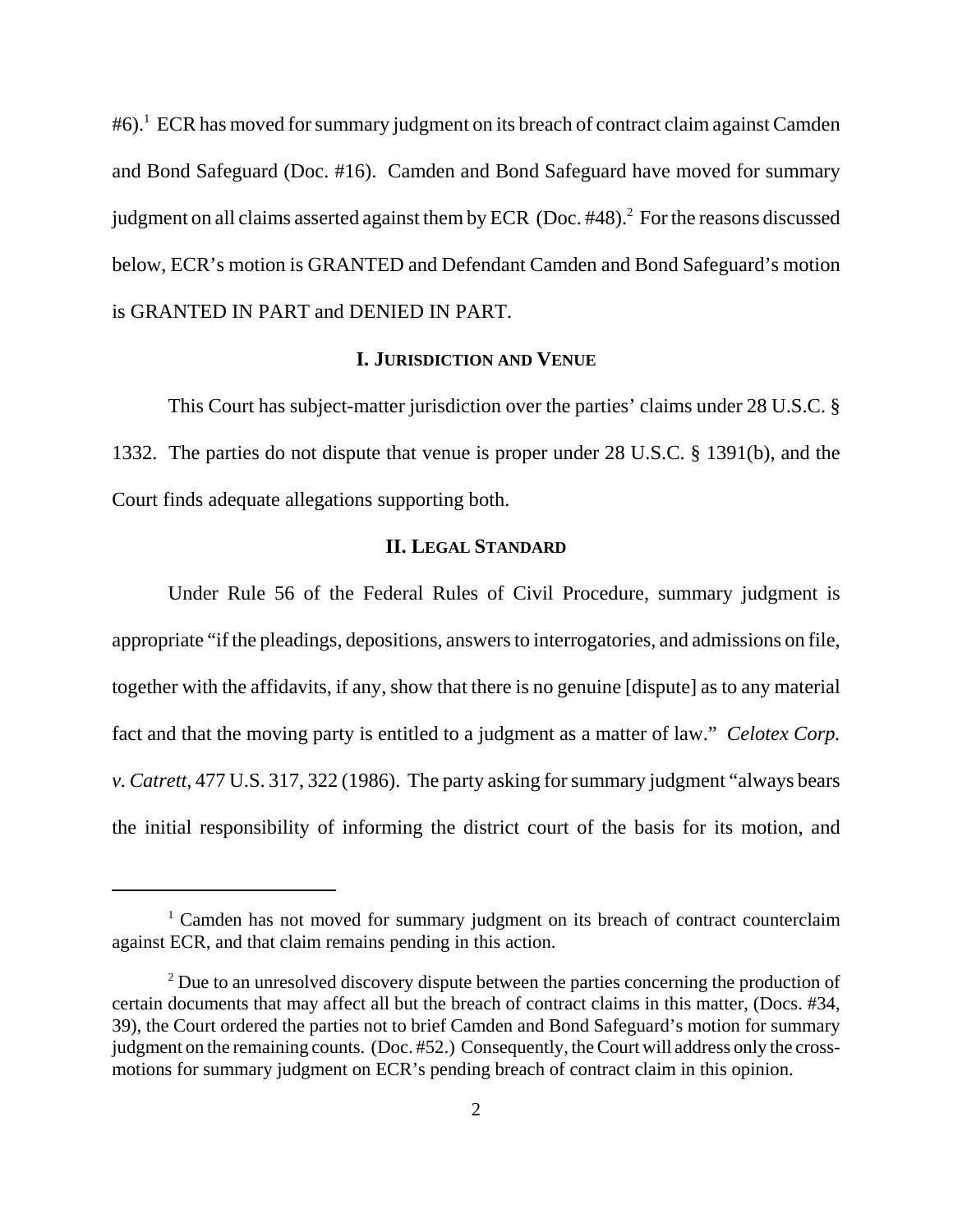identifying those portions of 'the pleadings, depositions, answers to interrogatories, and admissions on file, together with the affidavits, if any,' which it believes demonstrate the absence of a genuine dispute of material fact." *Id.* at 323. The movant can meet this burden by presenting evidence showing there is no dispute of material fact, or by showing the nonmoving party has failed to present evidence in support of some element of its case on which it bears the ultimate burden of proof. *Id.* at 322–23.

Once the moving party has met its burden, the non-moving party must "go beyond the pleadings and by their own affidavits, or by the depositions, answers to interrogatories, and admissions on file, designate 'specific facts showing that there is a genuine issue for trial'." *Id.* at 324 (internal quotations omitted). To avoid summary judgment, the non-moving party "must do more than simply show that there is some metaphysical doubt as to the material facts." *Matsushita Elec. Indus. Co. v. Zenith Radio Corp.*, 475 U.S. 574, 586 (1986). A plaintiff must present evidence demonstrating that it can establish the basic elements of its claim, *Celotex*, 477 U.S. at 322, because "conclusory allegations without specific supporting facts have no probative value" at the summary judgment stage. *Evers v. Gen. Motors Corp.*, 770 F.2d 984, 986 (11th Cir. 1985).

A court ruling on a motion for summary judgment must believe the evidence of the non-movant and must draw all justifiable inferences from the evidence in the non-moving party's favor. *Anderson v. Liberty Lobby, Inc.*, 477 U.S. 242, 255 (1986). After the nonmoving party has responded to the motion for summary judgment, the court must grant summary judgment if there is no genuine dispute of material fact and the moving party is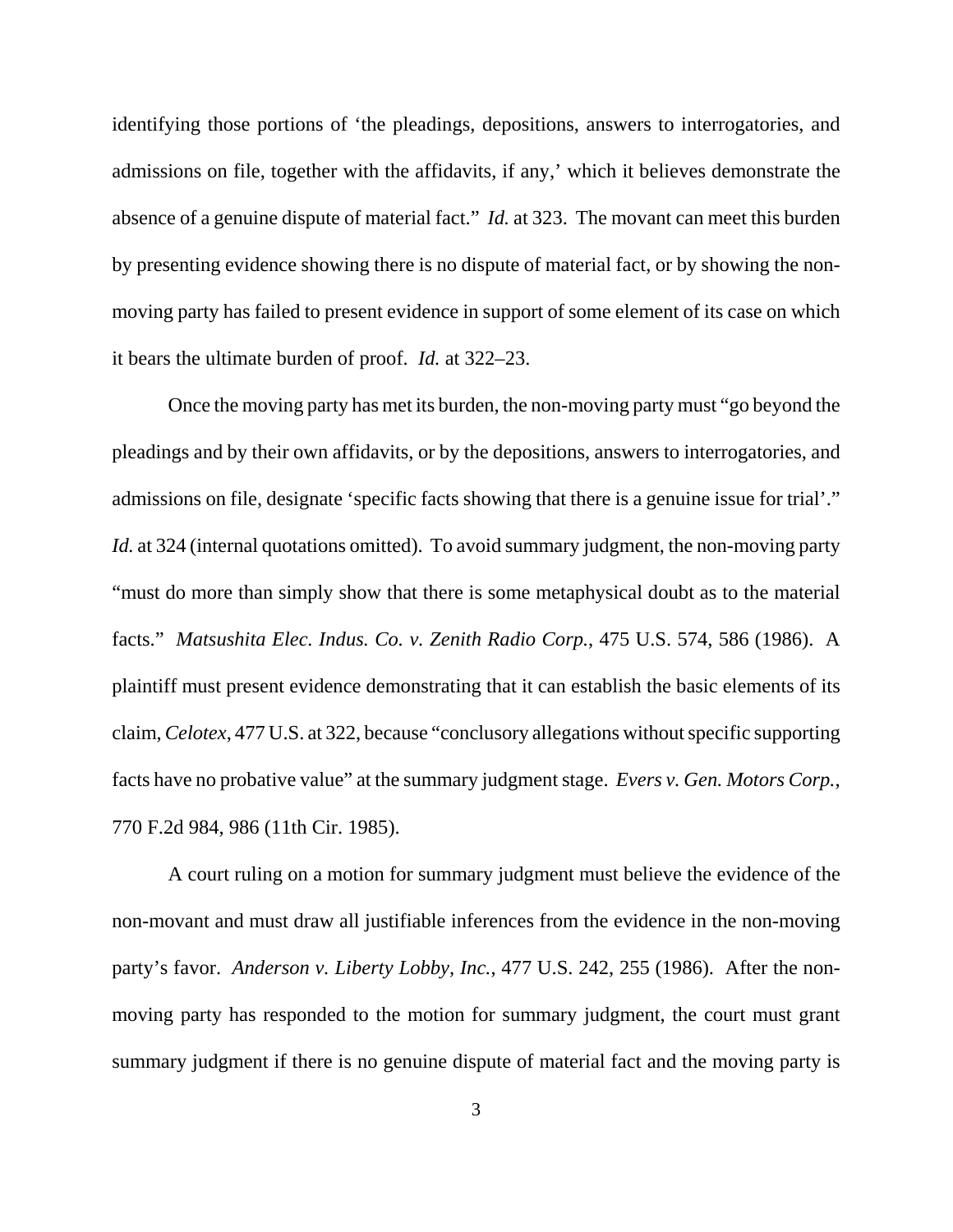entitled to judgment as a matter of law. *See* Fed. R. Civ. P. 56(a).

# **III. FACTS**

The Court has carefully considered the submissions of the parties in support of and in opposition to the motion. The submissions of the parties establish the following material facts:

On November 17, 2010, ECR, a Georgia corporation, entered into an Operating Agreement with Defendant Camden, a Florida corporation, to form a third entity known as Rivers Reach Development Company, LLC ("Rivers"). Rivers was incorporated in Alabama for the purpose of developing a subdivision in Russell County, Alabama. Bond Safeguard had previously issued four subdivision performance bonds on various phases of the properties that would eventually become Rivers. (Doc.  $#50-1$ , at  $\P$  4.)

Under the terms of the Operating Agreement, ECR was to make a \$700,000 initial capital contribution to Rivers, and Camden would in exchange transfer title to Rivers of the lots constituting Phase 3 of the Rivers Reach subdivision, boat slips, and other property constituting the common or "amenities areas" of the community. The terms of the Operating Agreement relating to the capital contributions are as follows:

> *4.1 Capital Contributions*. At the times provided in this Section 4.1 (until then Camden shall retain ownership of the Property), Camden shall convey to [Rivers] good and marketable title to each of the lots, amenity areas and pocket parts described on Exhibit B . . . and the Boat Slips . . . By execution of this Agreement, each of the Members is hereby obligated to make capital contributions to [Rivers] at such times and of such cash or property described as follows: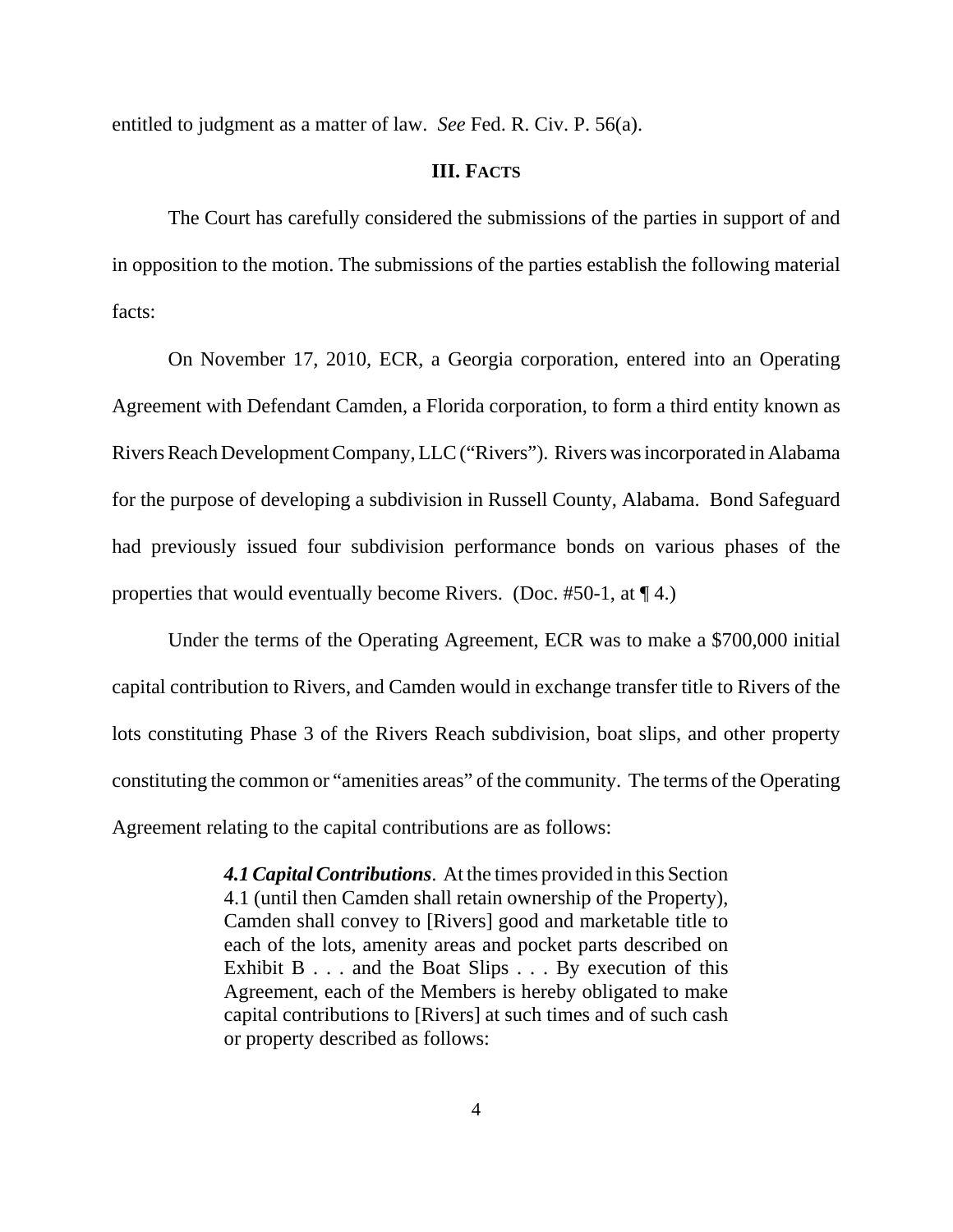*(a)* Phase 3 Contributions. Upon execution of this Agreement, [ECR] shall transfer to [Rivers] an amount of cash equal to \$700,000. The funds so transferred shall be used by [Rivers] only for the purposes of paying (within the limits shown) the marketing and development expenses described on Exhibit C . . . At the time [ECR] transfers the foregoing cash, [Rivers] shall commence the work set forth on Exhibit C for Phase 3, and Camden shall contribute to [Rivers] the Lots in Phase 3, and all of the Amenity Areas and pocket parts at the agreed value of \$700,000. Unless the Members unanimously agree otherwise, the Amenity Areas and pocket parks [sic] shall be held by [Rivers] for use as such for the benefit of all the Property.

(Doc. #20-1, Ex. A, at 7–8.) After their initial capital contributions, ECR and Camden were to each hold a 50% interest in Rivers. (Doc. #20-1, Ex. A, at 10.) ECR was solely responsible for the development and marketing of Phase 3. Any funds needed for developing and marketing Phase 3 in excess of ECR's initial \$700,000 contribution were to be contributed solely by ECR. (Doc. #20-1, at 10.) If Camden notified ECR of the amount needed to develop and to market Phase 3 in excess of the \$700,000 contribution, then ECR had 20 days to make the excess contribution. If ECR failed to contribute the excess amount, then Camden had the option of contributing the shortfall and subsequently increasing its percentage interest in Rivers by a fixed amount. (Doc. #20-1, at 10–11.)

After the Operating Agreement was signed on November 17, 2010, ECR transferred \$700,000 to Rivers on November 18, 2010. (Doc. #37-1, Ex. A, ¶ 5; Doc. #17-1, at 5.) The next day, on November 19, 2010, Tommy Gaither ("Gaither"), counsel for Rivers, sent an e-mail to Jeremy Sentman ("Sentman"), representative for Camden, asking Sentman to send Gaithers information regarding a foreclosure deed so that Gaither could include it in a draft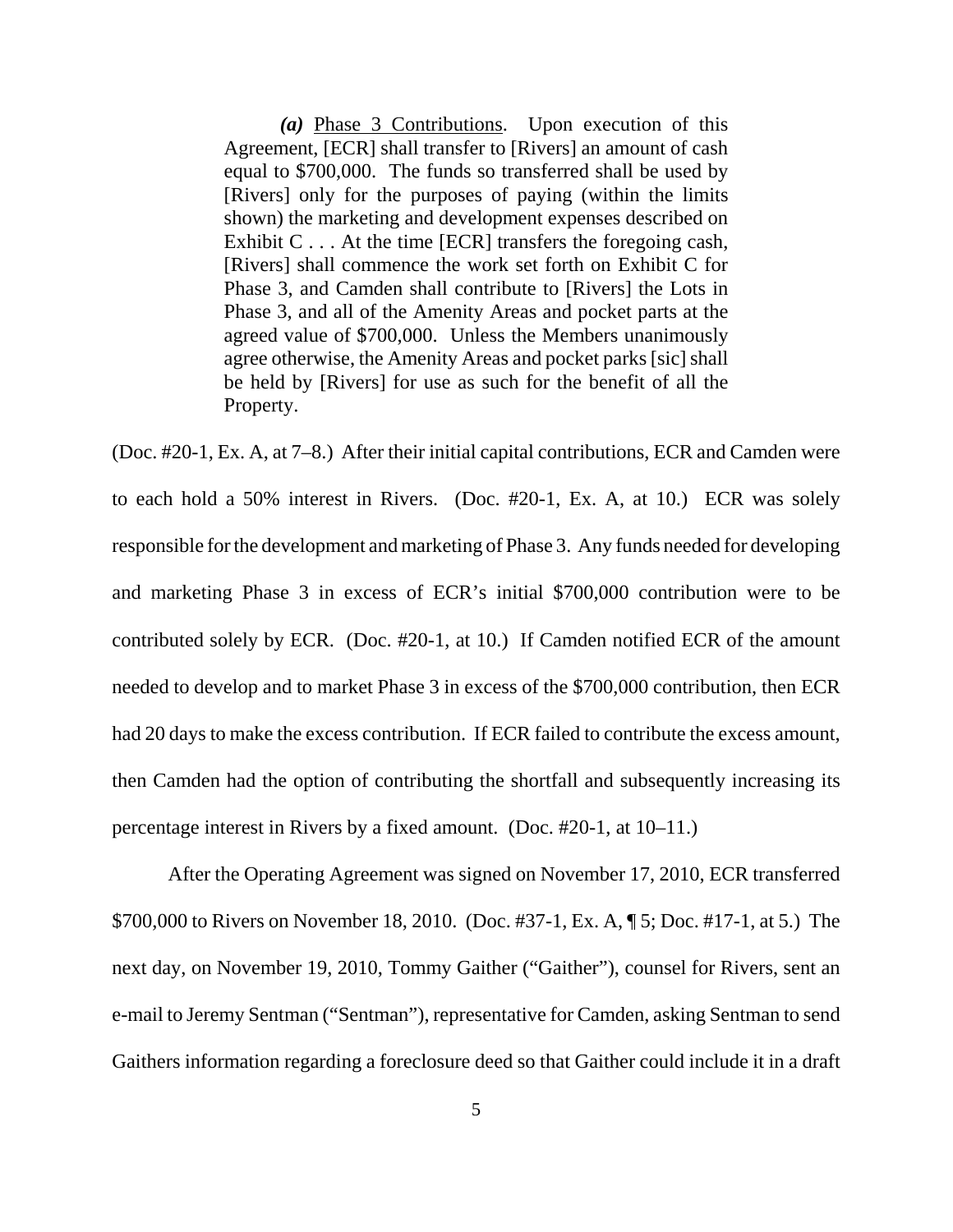of the deed transferring the property referred to in the Operating Agreement from Camden to Rivers. (Doc. #26-3, Ex. C, at 3; Doc. #37-1, Ex. A, at ¶ 5.) Sentman supplied the missing information to Gaither in an e-mail on December 2, 2010, and also stated that he, rather than Gaither, was preparing a deed for the transfer of property from Camden to Rivers. (Doc. #26, Ex. C, at 5–6; Doc. #26-13, Ex. M, at ¶ 4.) On January 20, 2011, Gaither prepared a deed himself and forwarded it to Sentman. (Doc. #37-1, Ex. A, at ¶ 6; Doc. #26- 3, Ex. C, at 7.) ECR did not receive either an executed deed or a draft of a deed from Camden as a result of this exchange. (Doc. #37-1, Ex. A, at  $\P$  6; Doc. #26-13, Ex. M, at  $\P$ 4.)

Later, in 2011, ECR again brought Camden's failure to transfer the property to Rivers to Sentman's attention. In mid 2011, ECR obtained bids for construction of required acceleration/deceleration lanes ("accel/decel lanes") at the entrance to the Rivers Reach subdivision but could not obtain the necessary approval to construct them from the Alabama Department of Transportation. (Doc. #37-1, at ¶ 11.) The Department of Transportation would not give its approval until a performance bond was issued in the name of Rivers, but Rivers did not yet own the property due to Camden's failure to transfer. (Doc. #37-1, Ex. A, at ¶ 11.) Doug Coats ("Coats"), one of the three members of ECR, contacted Sentman about the necessity of getting a performance bond in Rivers's name on September 20, 2011. (Doc. #26-12, Ex. L.) On October 13, 2011, Coats again e-mailed Sentman and stated, "I really need to talk with you about the deed from Camden to Rivers Reach and the ALDOT Bond and application." (Doc. #26-2, at 2.) Sentman responded the same day with the reply,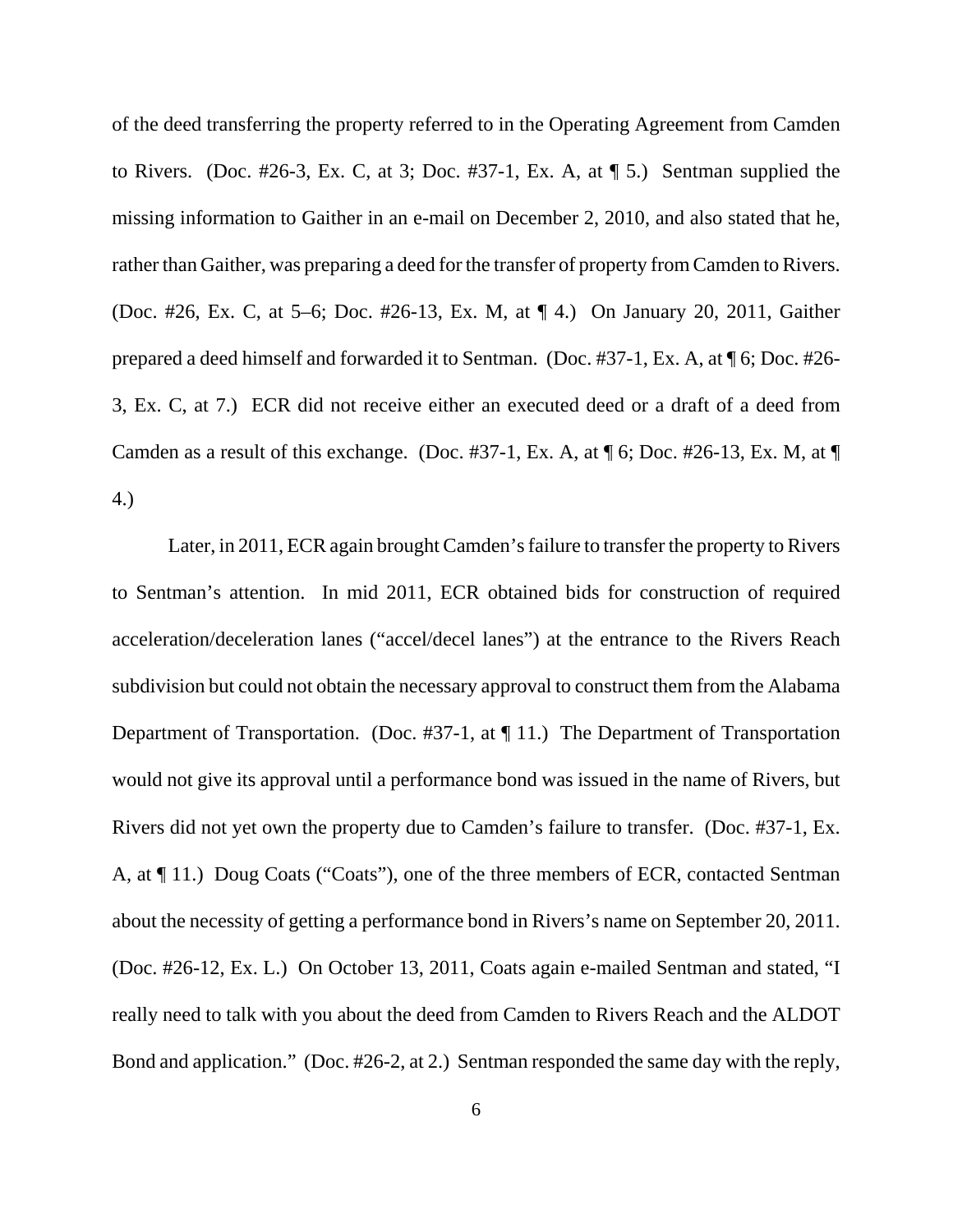"Already in the works." (Doc. #26-2, at 2.) On October 19, 2011, Gaither again e-mailed a draft of a deed to Sentman for execution and requested that the executed deed be returned to Gaither for recording in Russell County. (Doc. #25, Ex. A.) Camden never deeded the property to Rivers as a result of this exchange.

On December 20, 2011, Bruce Maas ("Maas"), attorney for Camden, sent a letter on behalf of Camden to ECR seeking reimbursement for 50% of the expenses incurred for spending on the subdivision that was unrelated to Phase 3. (Doc. #20-7, Ex. G.) The Operating Agreement required each member to pay for operating expenses, other than those relating to Phase 3, in accordance with their percentage interests if the majority members determined that additional capital was required for development of Rivers Reach. (Doc. #20- 1, at 10.) ECR responded that they would not reimburse the expenses until they received invoices detailing the expenses and that they were not required to reimburse the expenses because there had been no determination by the majority members that the extra expenses were warranted. (Doc. #20-8, Ex. H.) ECR also claimed it had spent \$63,392 of its \$700,000 initial contribution on non-Phase 3 expenses and expected this contribution to offset any other obligations ECR might have towards the joint venture. Camden rejected the claim that ECR could offset other obligations with its spending on non-Phase 3 expenses, and, in a letter dated February 28, 2012, Camden stated it had paid the additional expenses required and reduced ECR's percentage interest in Rivers and increased Camden's percentage interest under the terms of the Operating Agreement. (Doc. #26-6, Ex. F.)

ECR wrote back in a letter dated March 2, 2012, that ECR refused to make additional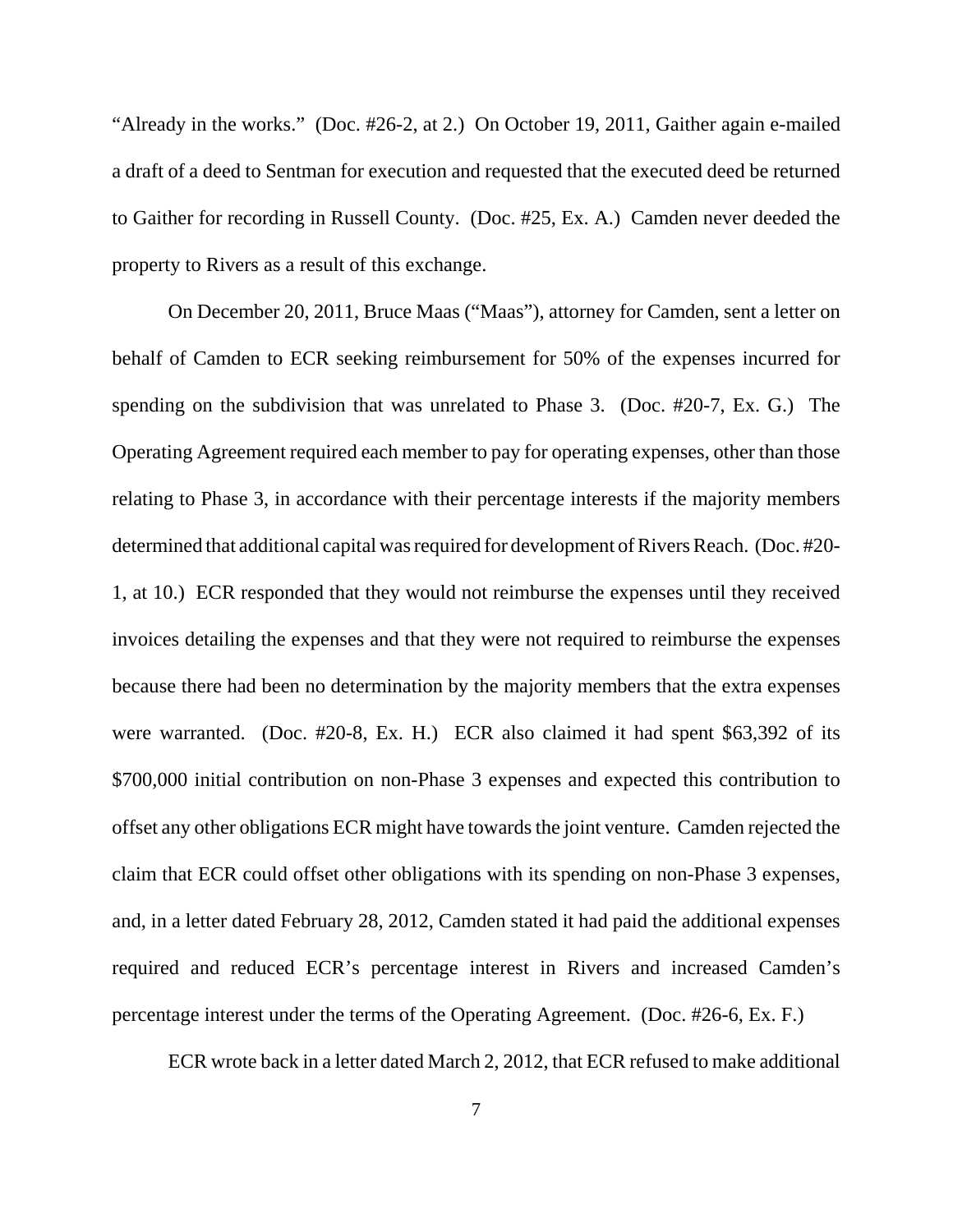contributions until it received invoices for the additional expenses Camden claimed Rivers had incurred, and that Camden was in breach of the Operating Agreement because it still had not deeded the Phase 3 property to Rivers. (Doc. #26-4, Ex. D.) At the time this letter was written, ECR's membership had been entirely replaced as the result of the original members' default on certain promissory notes and the subsequent private sale and assignment of the original members' interest in ECR to investors. (Doc. #56-2.) According to the March 2, 2012 letter, Camden's failure to deed the property to Rivers was also referenced in an e-mail from ECR to Camden on January 9, 2012. Camden again responded by claiming an increased percentage interest in Rivers due to ECR failing to pay back the money it spent on non-Phase 3 expenses. (Doc. #26-8, Ex. H.)

Finally, in a letter dated Apil 30, 2012, ECR reasserted its position that it had fully performed with respect to its \$700,000 initial contribution and that Camden had still failed to deed the property to Rivers and to provide invoices for the \$25,000 in additional expenses Camden sought to split with ECR. (Doc. #26-9, Ex. I.) In November 2012, ECR ceased development on Rivers Reach, in part, as a result of Camden's failure to deed the property to Rivers. (Doc. #37-1, at  $\P$  13.)

Camden still has not transferred any real property or boat slips to Rivers. (Doc. #17-1, Ex. A.) ECR subsequently commenced this action in the Circuit Court of Russell County, Alabama on August 1, 2012, and it was removed to this Court on August 31, 2012.

#### **IV. DISCUSSION**

# **A. Cross-Motions for Summary Judgment on ECR's Breach of Contract Claim**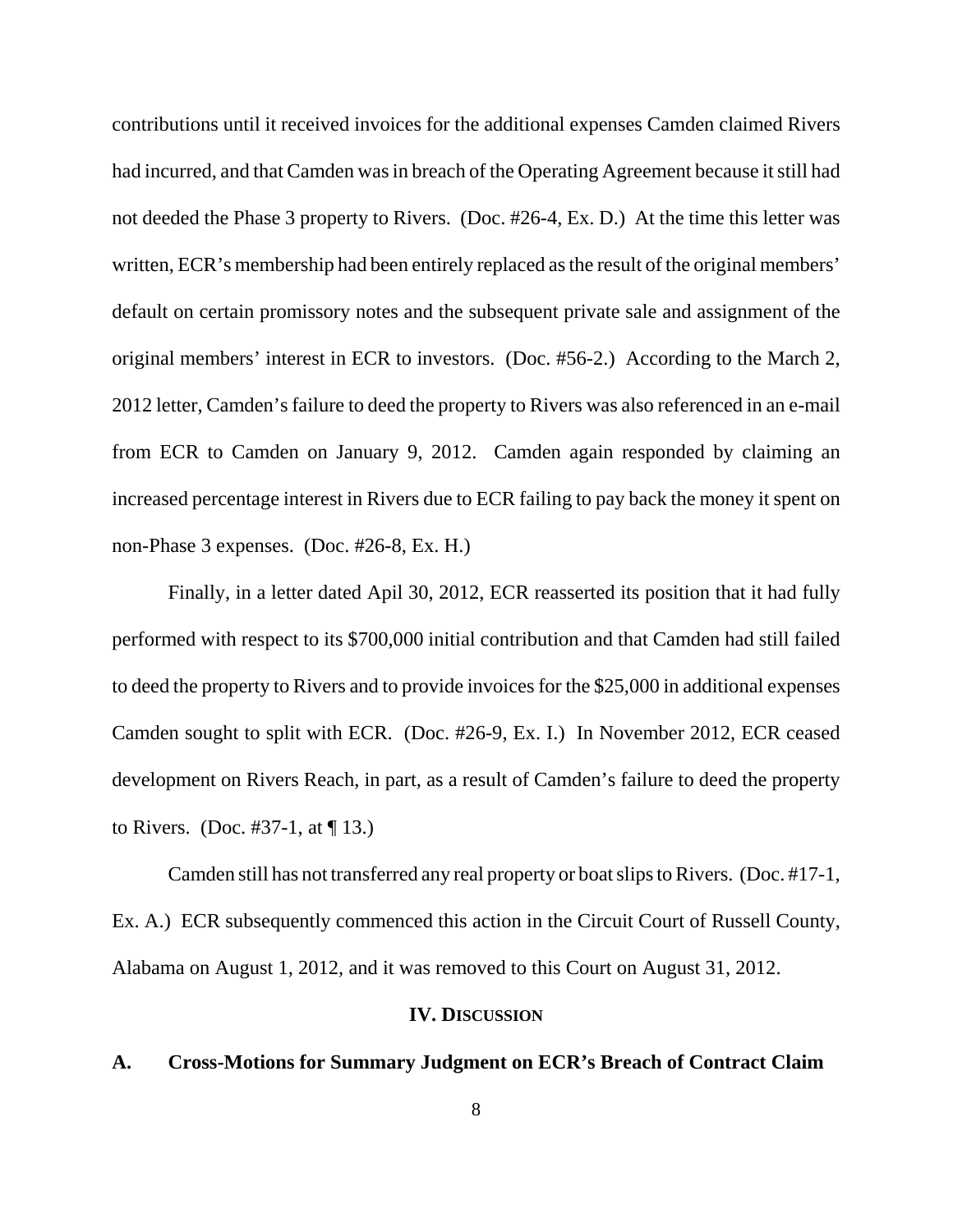All parties have moved for summary judgment on ECR's breach of contract claim against Camden and Bond Safeguard. (Docs. #16, 48.) The elements of a breach-of-contract claim under Alabama law are: (1) a valid contract binding on the parties; (2) the plaintiff's performance under the contract; (3) the defendant's nonperformance; and (4) resulting damages. *Barrett v. Radjabi-Mougadam*, 39 So. 3d 95, 98 (Ala. 2009) (quotations and citations omitted). ECR argues that it performed its obligations under the Operating Agreement by transferring \$700,000 to Rivers and that Camden has breached the Operating Agreement by refusing to transfer the relevant property to Rivers. (Doc. #17.) Camden does not dispute that a valid contract binding on the parties existed, that ECR contributed \$700,000 to Rivers, and that Camden has not transferred the relevant property to Rivers. (Doc. #21.) Rather, Camden argues that ECR is not entitled to summary judgment on its breach of contract claim because ECR materially breached the Operating Agreement, ECR waived Camden's contractual obligation to transfer the property within a reasonable time after ECR transferred the \$700,000, and that ECR incurred no damages as a result of Camden's failure to transfer the property to Rivers. (Doc. #21.) Camden, on the other hand, argues that it is entitled to summary judgment on ECR's breach of contract claim because ECR lacks standing to assert this claim because it should have been brought derivatively on behalf of Rivers, and the change in ECR's membership deprives ECR of standing to sue on the basis of an agreement entered into by previous members of ECR. (Doc. #49.)

The Operating Agreement states unambiguously that Camden is to transfer the property to Rivers upon ECR's transfer of \$700,000 to Rivers. Section 4.1 states: "*At the*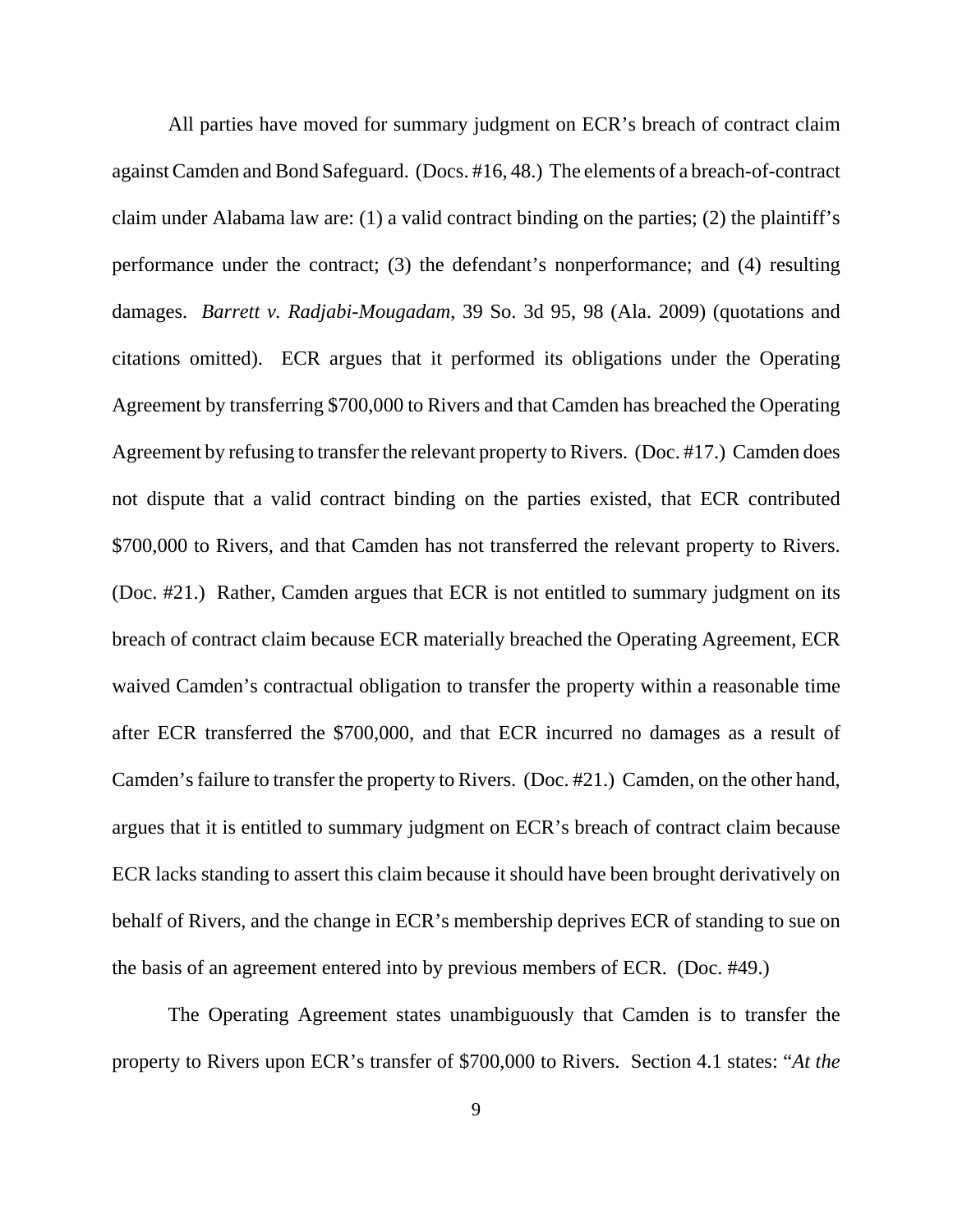*times provided in this Section 4.1* (*until then* Camden shall retain ownership of the Property), Camden shall convey" the relevant property to Rivers and that "[b]y execution of this Agreement, each of the Members is hereby obligated to make capital contributions to [Rivers] *at such times* and of such cash or property described as follows . . . ." (Doc. #20-1, Ex. A, at 7) (emphasis added). Section 4.1(a) states that ECR shall transfer \$700,000 to Rivers "[u]pon execution of this Agreement" and that "[*a*]*t the time* [ECR] *transfers the foregoing cash* . . . Camden shall contribute to [Rivers] the Lots in Phase 3, and all of the Amenity Areas and pocket parts at the agreed value of \$700,000." (Doc. #20-1, Ex. A, at 8) (emphasis added). In sum, the Operating Agreement is unambiguous in its requirement that Camden transfer the property to Rivers at the time ECR made the \$700,000 contribution.

The conclusion that the Operating Agreement required Camden to transfer the property immediately or shortly after ECR's initial cash contribution is reinforced by Section 4.2, which states that, "[u]pon making the initial capital contributions" set forth in the sections just quoted, each member of the joint venture was to acquire a 50% interest in Rivers. (Doc. #20-1, at 10.) In other words, each party was to transfer something of value into the Rivers joint venture and, in return, acquire a 50% interest in Rivers. The transfer of the property by Camden to Rivers was intended under the terms of the Operating Agreement to serve as security for ECR's \$700,000 cash contribution. *See N&L Enters., LLC v. Lioce Props., LLP*, 51 So. 3d 273, 279–80 (Ala. 2010) ("It is well settled that a court in seeking to ascertain the intention of the parties in construing a contract, will consider the contract as a whole, although the immediate object of the inquiry is the meaning of a particular clause.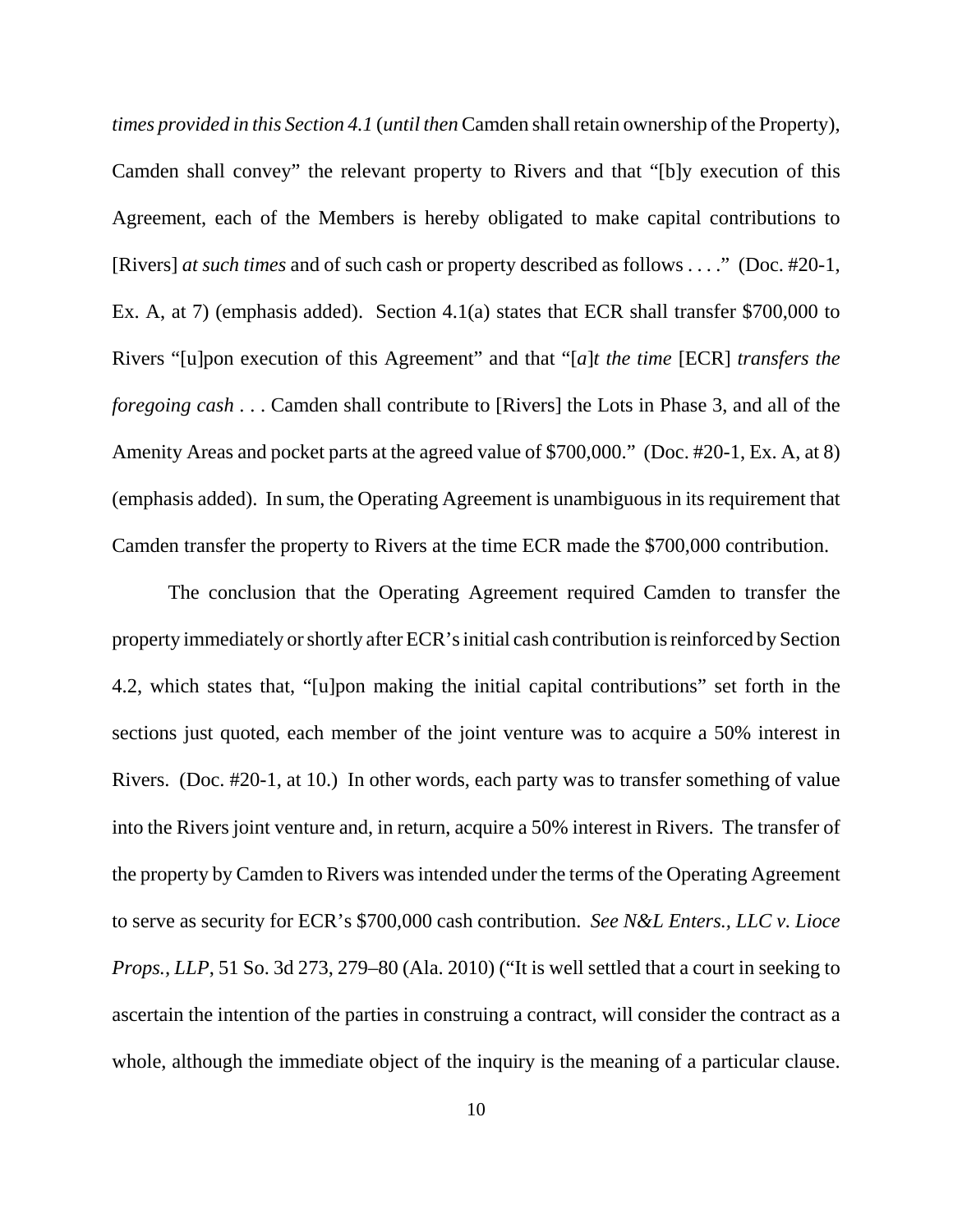Further, a contract must be construed as a whole and, whenever possible, effect must be given to all its parts.") (quotation and citations omitted). Because the Operating Agreement is clear that ECR and Camden were to receive their 50% ownership interests in Rivers only after they *each* made an *initial* capital contribution, Camden had a duty to transfer the property at the beginning of the joint venture shortly after ECR made its \$700,000 contribution.

It is undisputed that ECR transferred \$700,000 to Rivers the day after the Operating Agreement was executed. It is also undisputed that Camden has not transferred any of the relevant property to Rivers. (Doc. #17-1, Ex. A.) Since Camden's duty to transfer the property upon ECR making its initial \$700,000 contribution is unambiguously established by the Operating Agreement, and since it is undisputed that Camden has failed to transfer the property, ECR has met its prima facie burden on its breach of contract claim.

Camden does not dispute the meaning of the Operating Agreement or its own failure to transfer the property to Rivers. Rather, Camden argues that there are genuine disputes of fact as to whether: (1) ECR materially breached the Operating Agreement and thus fails to establish its own performance; (2) ECR waived Camden's contractual obligation to transfer the property within a reasonable time after ECR transferred the \$700,000; and (3) ECR incurred damages as a result of Camden's failure to transfer the property to Rivers.The Court finds no merit in these arguments.

#### **1. ECR's Performance**

To establish its own performance for purposes of a breach of contract claim, a plaintiff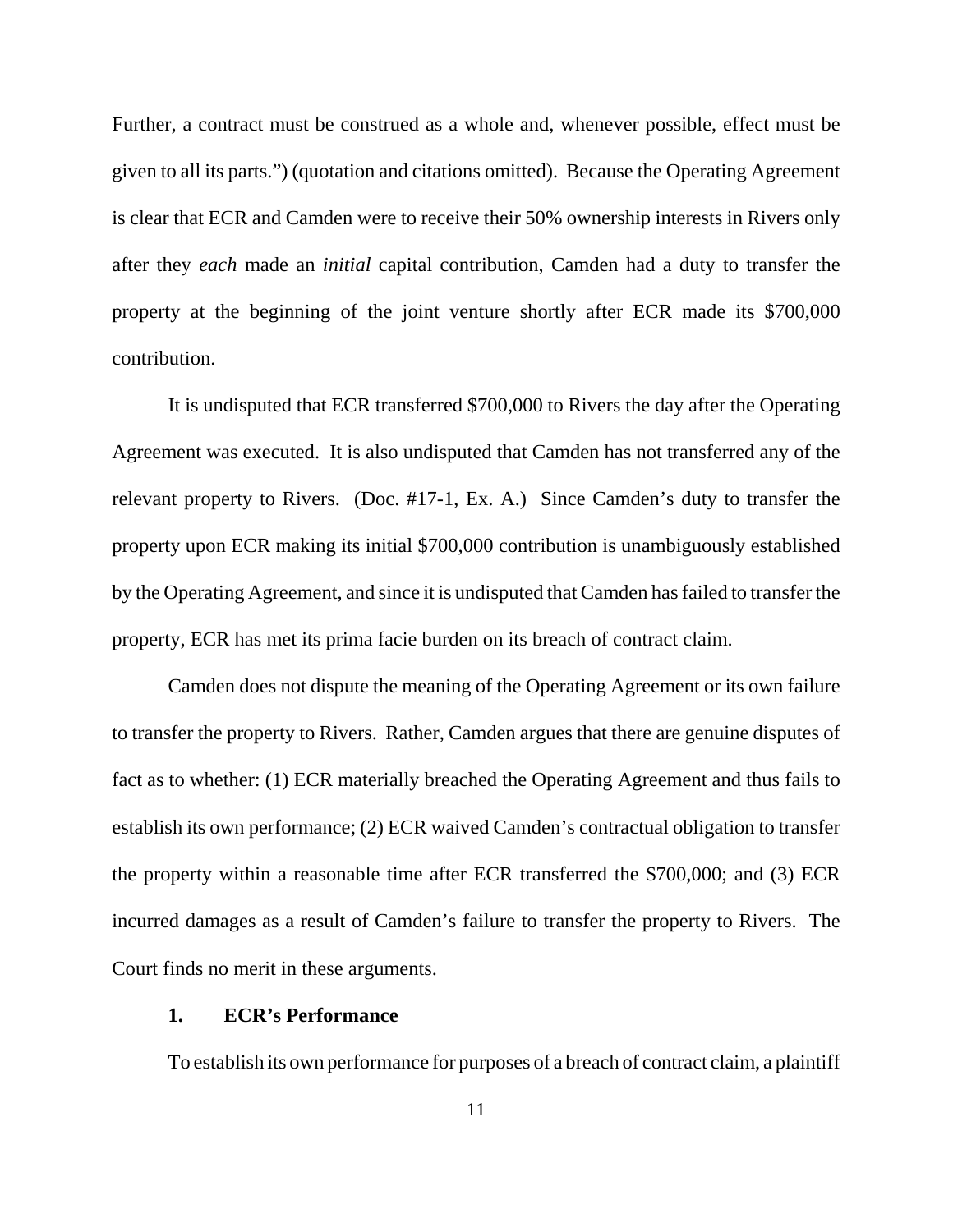need not show full performance but only substantial performance. *See Miles v. Moore*, 79 So. 2d 432, 435 (Ala. 1955); *see also Bentley Sys., Inc. v. Intergraph Corp.*, 922 So. 2d 61, 90, 93 (Ala. 2005). "Substantial performance does not contemplate a full or exact performance of every slight or unimportant detail, but performance of all important parts." *Miles*, 79 So. 2d at 435. If a plaintiff substantially performs, "immaterial deviations will not prevent recovery of the contract price, less the amount required to indemnify for injuries sustained by such deviations." *Huffman-East Dev. Corp. v. Summers Elec. Supply Co.*, 263 So. 2d 677, 680 (Ala. 1972). In order to create a genuine dispute concerning ECR's substantial performance, Camden must show that any breach of the Operating Agreement by ECR was a material breach. *See Harrison v. Family Home Builders, LLC*, 84 So. 3d 879, 889 (Ala. Civ. App. 2011) ("Substantial performance is the antithesis of material breach. If a breach is material, it follows that substantial performance has not been rendered.") (quoting John D. Calamari & Joseph M. Perillo, The Law of Contracts § 11.8(b) (4th ed. 1998)).

Camden argues that ECR materially breached the Operating Agreement by failing to secure any buyers for the Rivers Reach development. (Doc. #21, at 8.) This argument misses the mark because the Operating Agreement does not condition Camden's duty to transfer the property on ECR selling lots, and the undisputed evidence does not establish a material breach by ECR. The Operating Agreement requires ECR to spend its initial \$700,000 contribution on developing and marketing Phase 3 of Rivers and to contribute any additional cost of developing and marketing Phase 3 in excess of \$700,000. (Doc. #20-1, at 8, 10.) ECR spent \$500,000 of its \$700,000 contribution on physical infrastructure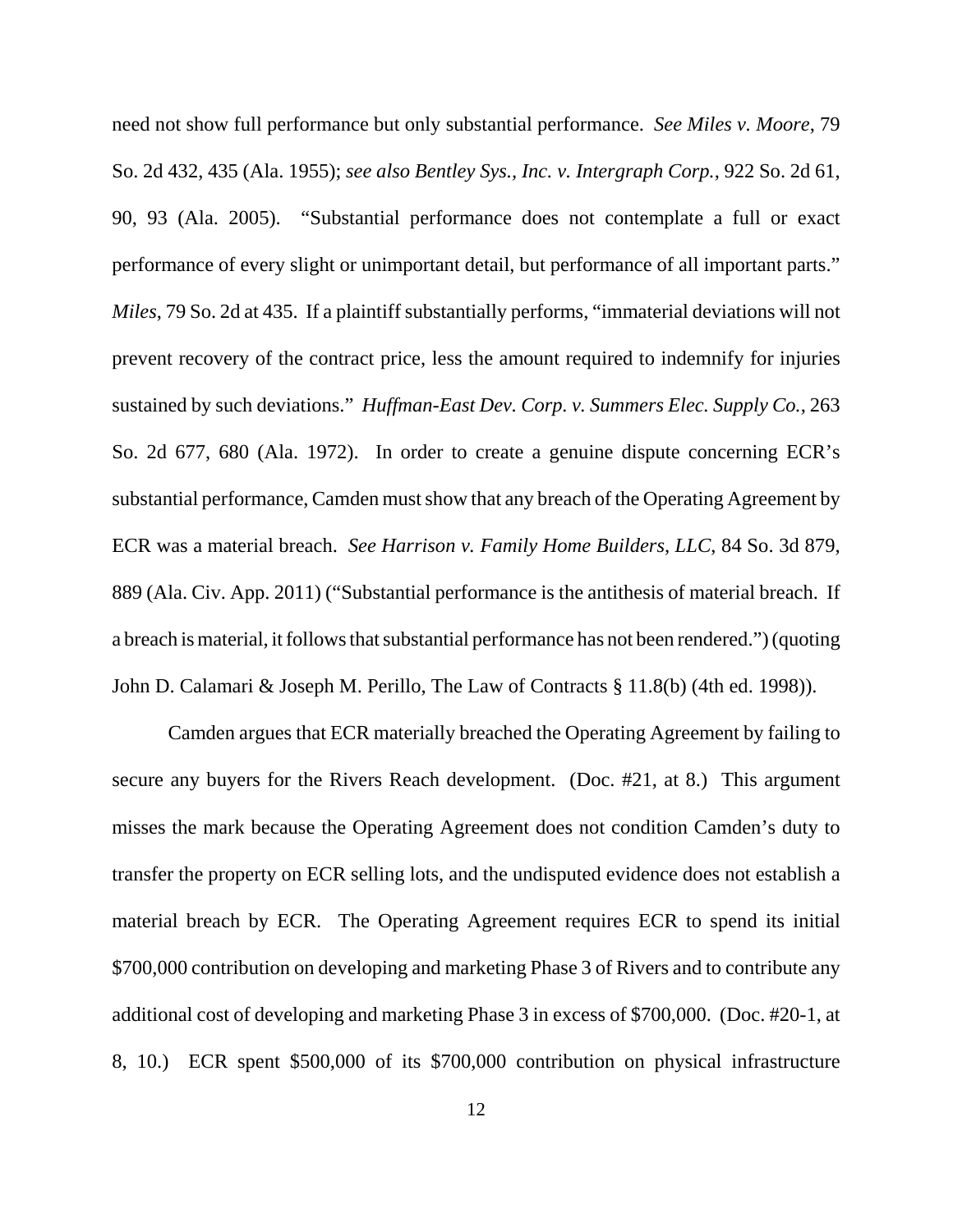improvements to Phase 3 of Rivers Reach. (Doc. #37-1, Ex. A, at ¶¶ 9–10.) In addition, ECR succeeded in attracting potential buyers to the development, but the fact that none of the sales were ever finalized does not mean that ECR breached its duty to market the property. (Doc. #25, Ex. C, at  $\P$  12; Doc. #37-1, Ex. A,  $\P$  12.) Camden's own brief admits that ECR marketed Phase 3 and that ECR's failure to obtain final sales were due to forces beyond its control. (Doc. #21, at 8.) Camden has not raised a genuine dispute of fact as to whether ECR materially breached the Operating Agreement because ECR had no duty to secure buyers for the Rivers Reach development, but only a duty to market and to develop Phase 3, a duty that it fulfilled.

Camden next argues that ECR materially breached the Operating Agreement by refusing to contribute non-Phase 3 expenses to Rivers and by using some of its \$700,000 initial contribution for non-Phase 3 expenses. The Operating Agreement required each member to pay for non-Phase 3 expenses in accordance with their percentage interests if the majority members determined that additional capital was required for development of Rivers Reach. (Doc. #20-1, at 10.) When Camden demanded that ECR pay its half of \$25,000 in non-Phase 3 expenses, ECR refused to reimburse Camden until it received invoices establishing that ECR was obligated to pay the expenses and claimed that Camden could not unilaterally require it to pay the expenses since "Majority Members" of Rivers had to agree to pay the additional expenses under Section 4.3(b) of the Operating Agreement. (Doc. #20- 8, Exs. G, H.) Camden never provided invoices to ECR verifying that the expenses were "Additional Capital Contributions" under Section 4.3(b) of the Operating Agreement. (Doc.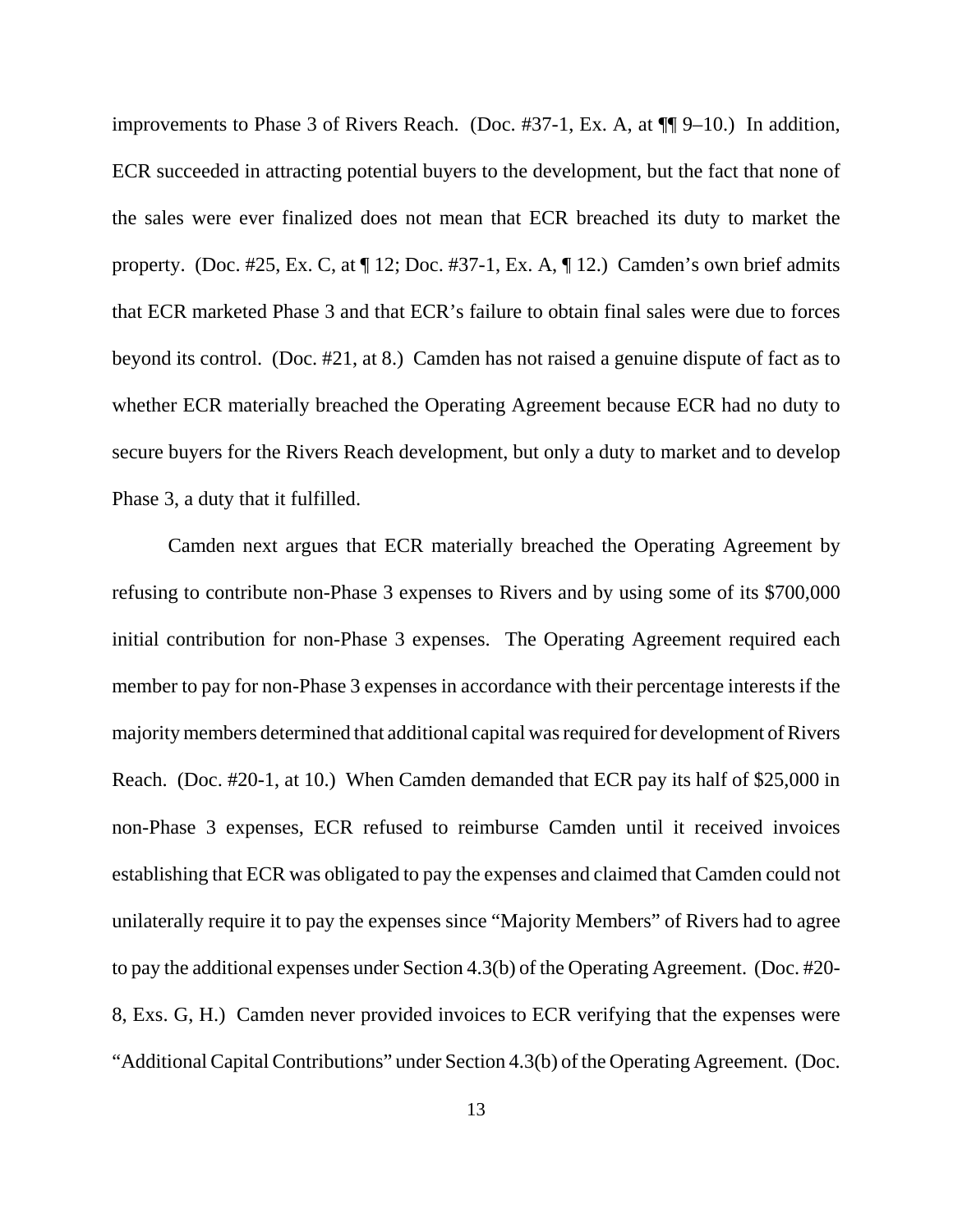#26-4, Ex. D; Doc. #26-9, Ex. I.) In addition, Camden states that, in ECR's response, ECR also admitted it spent \$63,392 of its \$700,000 contribution for non-Phase 3 expenses. The Operating Agreement requires ECR to use its initial contribution for Phase 3 expenses only. (Doc. #20-1, at 8.) The Court finds that neither of these actions by ECR is a material breach that excuses Camden from transferring the relevant property to Rivers as required by the Operating Agreement.

First, ECR's refusal to contribute \$12,500 in non-Phase 3 expenses in light of Camden's refusal to provide invoices detailing the nature of the expenses may not even be a breach at all, but if it were, ECR's refusal is not a *material* breach of the Operating Agreement. *See Sokol v. Bruno's, Inc.*, 527 So. 2d 1245, 1248 (Ala. 1988) ("A material breach [of a contract] is one that touches the fundamental purposes of the contract and defeats the object of the parties in making the contract."). ECR refusing to pay until Camden verified the nature of the expenses does not touch the fundamental purposes of the Operating Agreement or defeat the object of the parties in making it.

Second, ECR's use of \$63,392 in funds from its \$700,000 contribution for non-Phase 3 expenses is not a material breach of the Operating Agreement as a matter of law. As *Sokol* states, a material breach must touch the fundamental purposes of the contract and defeat the object of the parties in making it. A minor deviation by ECR of its performance under the Operating Agreement is grounds for an offset to its damages by Camden, but it is not an excuse for Camden's nonperformance. A reasonable juror could not conclude that Camden's complete failure to transfer the relevant property to Rivers was excused because ECR spent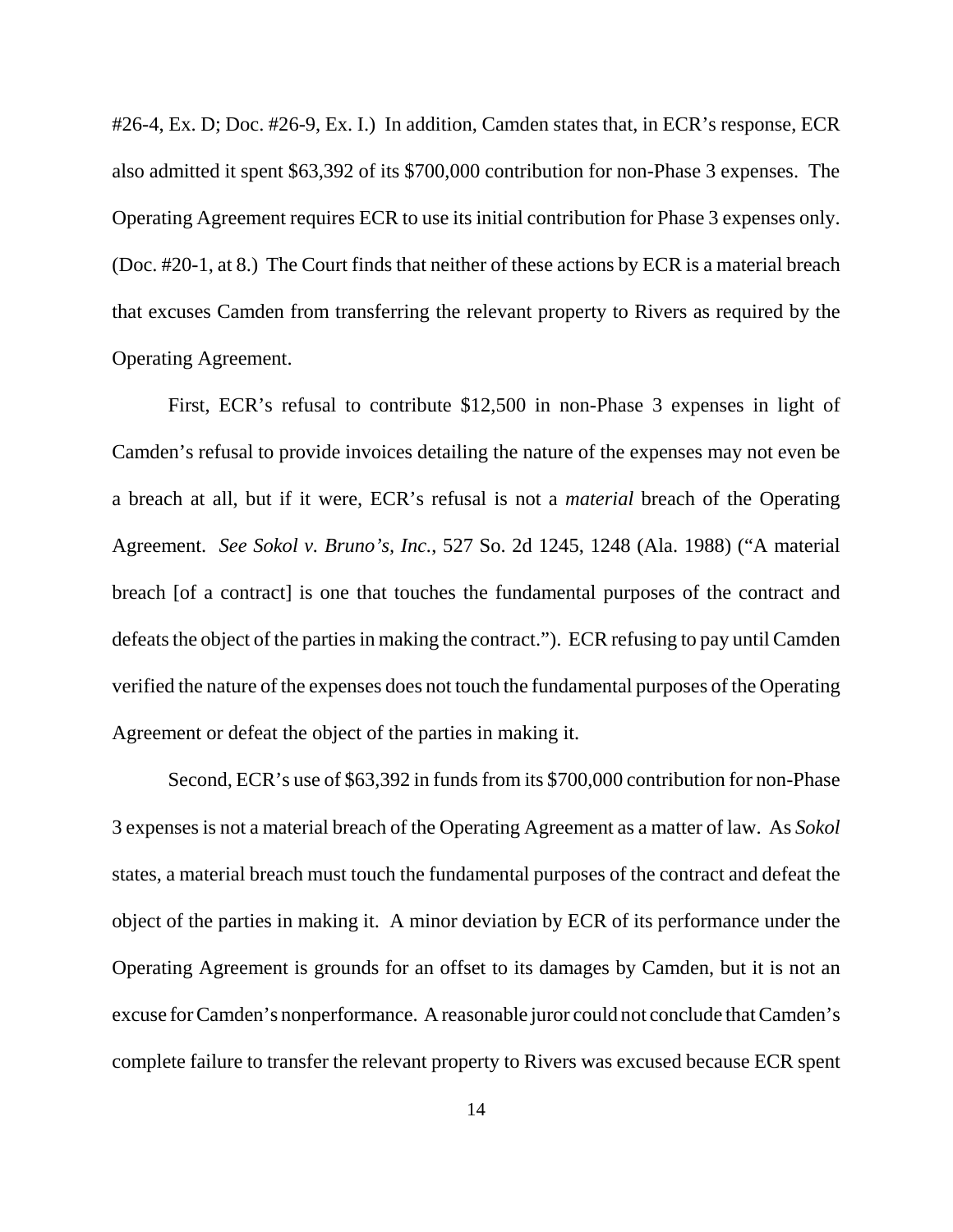\$63,392 of the \$700,000 it indisputably contributed to Rivers for unauthorized purposes:

The substantial performance doctrine provides that where a contract is made for an agreed exchange of two performances, one of which is to be rendered first, substantial performance rather than exact, strict or literal performance by the first party of the terms of the contract is adequate to entitle the party to recover on it. The intent of the doctrine is equitable: to prevent unjust enrichment or the inequity of one party's getting the benefit of performance, albeit not strictly in accord with the contract's terms, with no obligation in return. The courts will allow recovery under the contract, less allowance for deviations, where a party in good faith has substantially performed its obligations.

*Brown-Mark Assocs., Ltd. v. Emigrant Sav. Bank*, 703 F.2d 1361, 1367 (11th Cir. 1983).

Alabama law establishes that ECR's act of diverting \$63,392 of funds designated only for Phase 3 development and marketing is not a material breach. *See Stockton v. CKPD Dev. Co.*, 936 So. 2d 1065 (Ala. 2005); *Exposition Enters., Inc. v. Double C. Prods., Inc.*, 439 So. 2d 52 (Ala. 1983); *see also Bruner v. Hines*, 324 So. 2d 265 (Ala. 1975) (holding buyer substantially performed in procuring slightly inaccurate survey for parcel of land because survey was incidental to main purpose of contract and was within acceptable limits of surveying profession). In *Stockton*, the most relevant case, the lessors claimed the lessees materially breached the lease by failing to pay late fee penalties on four late rental payments. 936 So. 2d at 1077. At the time the lessors asserted their claim, the lessees owed \$1,300 in late fees but had paid approximately \$300,000 in rental payments over a four year period–the lessees thus owed less than one percent of the rental payments they had made to the lessor. *Id.* at 1078. The court held that, *as a matter of law*, the lessees did not materially breach by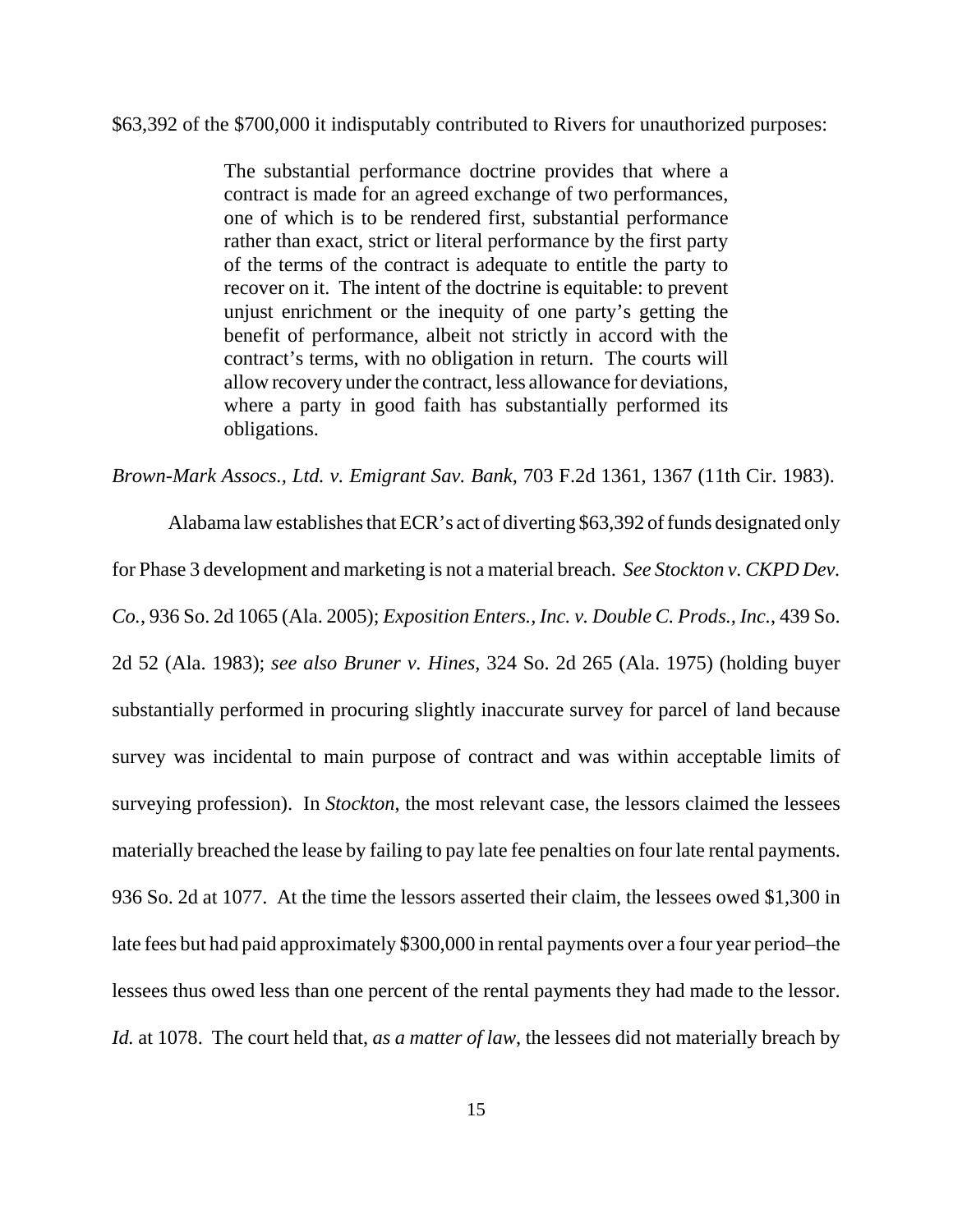failing to pay the late penalties. *Id.* In the case before the Court, ECR's \$63,392 spent for an unauthorized purpose is a little over one percent of the \$500,000 funds it indisputably spent for authorized purposes and less than one percent of the \$700,000 it indisputably contributed to Rivers in accordance with its contractual obligations. Thus, ECR's breach no more touched the "fundamental purposes of the contract" than the lessees' breach in *Stockton*.

By contrast, the court in *Exposition Enterprises* found a material breach as a matter of law where the buyer breached five contract terms related to the sale of a sport and boat show. 439 So. 2d at 54. The buyer, among other things, did not make the first of three installment payments, failed to make a \$500 expense payment, and obtained only \$300,000 of liability insurance as opposed to the required \$500,000. *Id.* The contract also stated explicitly that the buyer would be in default of the contract for failure to make payments. *Id.* at 53. The court held that "the evidence of contract breach, when construed in light of the clearly expressed intentions of the contracting parties related to default, went to the essence of the contract, and thereby eliminated any factual question relating to materiality of breach." *Id*. at 55. Unlike *Exposition Enterprises*, the Operating Agreement in this case does not put ECR in default for failing to make required contributions to Phase 3 development and marketing. Rather, the Operating Agreement gives Camden the opportunity to make a Phase 3 payment and to adjust its percentage interest in Rivers accordingly. (Doc. #20-1, at 10–11.) Further, the number of breaches committed by ECR and the amount of financial damages are substantially less than those of the buyer in *Exposition Enterprises*.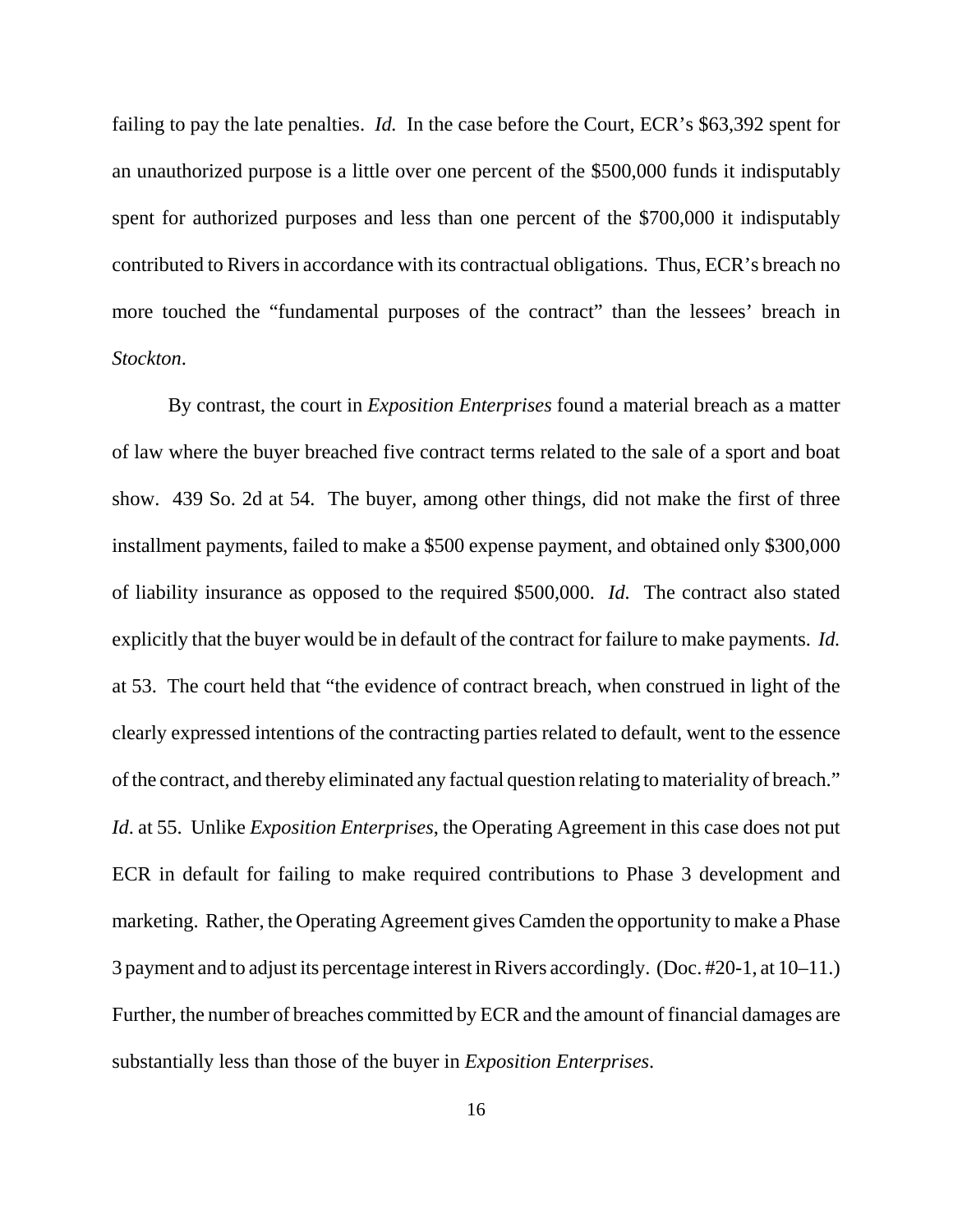In conclusion, Camden has failed to create a genuine dispute of fact concerning whether ECR materially breached the Operating Agreement by refusing to pay \$12,500 without receiving invoices proving ECR was obligated to pay, and in diverting \$63,392 of its \$700,000 initial contribution to non-Phase 3 expenses. As in *Stockton*, the Court finds that ECR's breach was not material as a matter of law. *See also Norfolk S. Ry. Co. v. Basell USA, Inc.*, 512 F.3d 86, 93 (3d Cir. 2008) ("[I]n certain situations, it can be appropriate to determine the issue of material breach at the summary judgment stage.") (footnote omitted); *Teragram Corp. v. Marketwatch.com, Inc.*, 444 F.3d 1, 11 (1st Cir. 2006) ("As is true of virtually any factual question, if the materiality question in a given case admits of only one reasonable answer (because the evidence on the point is either undisputed or sufficiently lopsided), then the court must intervene and address what is ordinarily a factual question as a matter of law.") (quoting *Gibson v. City of Cranston*, 37 F.3d 731 (1st Cir. 1994)).

#### **2. Waiver**

Camden also argues that there is a genuine dispute of fact about whether ECR waived Camden's obligation to transfer the property to Rivers shortly after ECR made its initial cash contribution by acquiescing in Camden's nonperformance. Waiver is the voluntary surrender of a known right and must be manifested in some unequivocal manner, whether expressly or by conduct clearly evincing the intention to surrender. *See Ex parte Textron*, 67 So. 3d 61, 66 (Ala. 2011) (citing *Isom v. Johnson*, 87 So. 543, 545 (Ala. 1920)). "A waiver will not be implied from slight circumstances, but must be evidenced by an unequivocal and decisive act, clearly proved." *Id.* (internal quotation omitted). While the defense of waiver is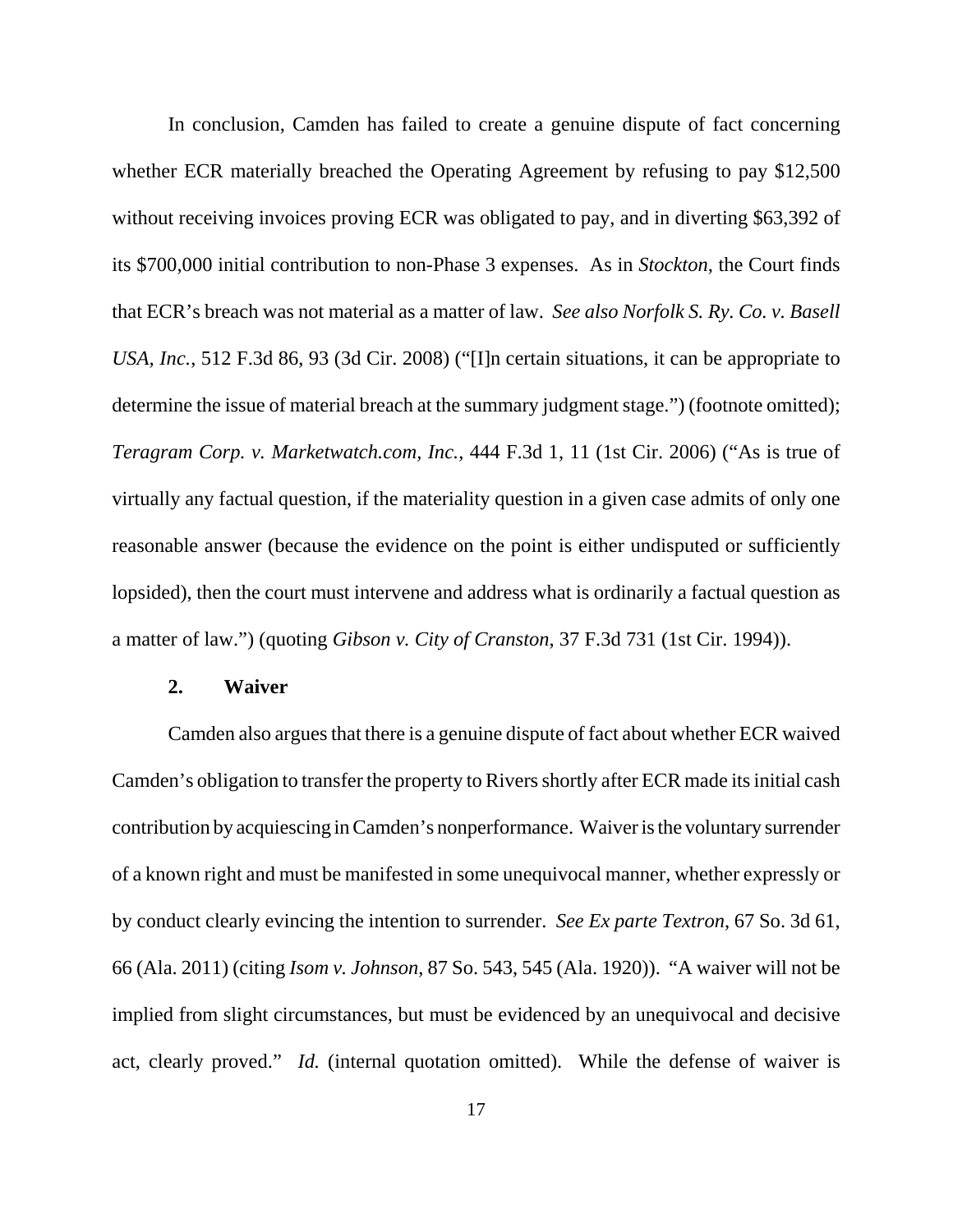ordinarily a question of fact, a court may determine the issue of waiver if only one reasonable inference can be drawn from the evidence. *See McMillan Ltd. v. Warrior Drilling & Eng'g Co.*, 512 So. 2d 14, 38 (Ala. 1986).

Camden provides specific instances where ECR purportedly waived its right to timely transfer of property by Camden. First, Camden points to an e-mail from Coats to Sentman sent two days before the execution of the Operating Agreement in which Coats states that ECR "will need a phase 3 Deed and the executed operating agreement prior transferring [sic] cash tomorrow." (Doc. #20-4, Ex. D.) Camden argues that since ECR subsequently transferred the cash without having received a deed from Camden, ECR manifested an intent to waive "the temporal aspect" of Camden's performance. (Doc. #21, at 11.) This argument fails to raise a triable issue of fact on Camden's defense of waiver for two reasons. First, if anything, the e-mail from Coats establishes that receiving the property from Camden at or near the time of the execution of the Operating Agreement was important to ECR. Second, even if Coats's e-mail tended to prove the contrary, which it does not, the e-mail is inadmissible parol evidence. Parol evidence is inadmissible where a written contract is intended to be the complete agreement between the parties. *See First Commercial Bank v. Spivey*, 694 So. 2d 1316, 1327 (Ala. 1997) (citation omitted). "The parties can express their intention that a written contract serves as their complete agreement by including a merger clause in the written contract." *Prince v. Poole*, 935 So. 2d 431, 444 (Ala. 2006). The Operating Agreement contains a merger clause stating that the written agreement "contains the entire agreement between the parties hereto with respect to the subject matter thereof."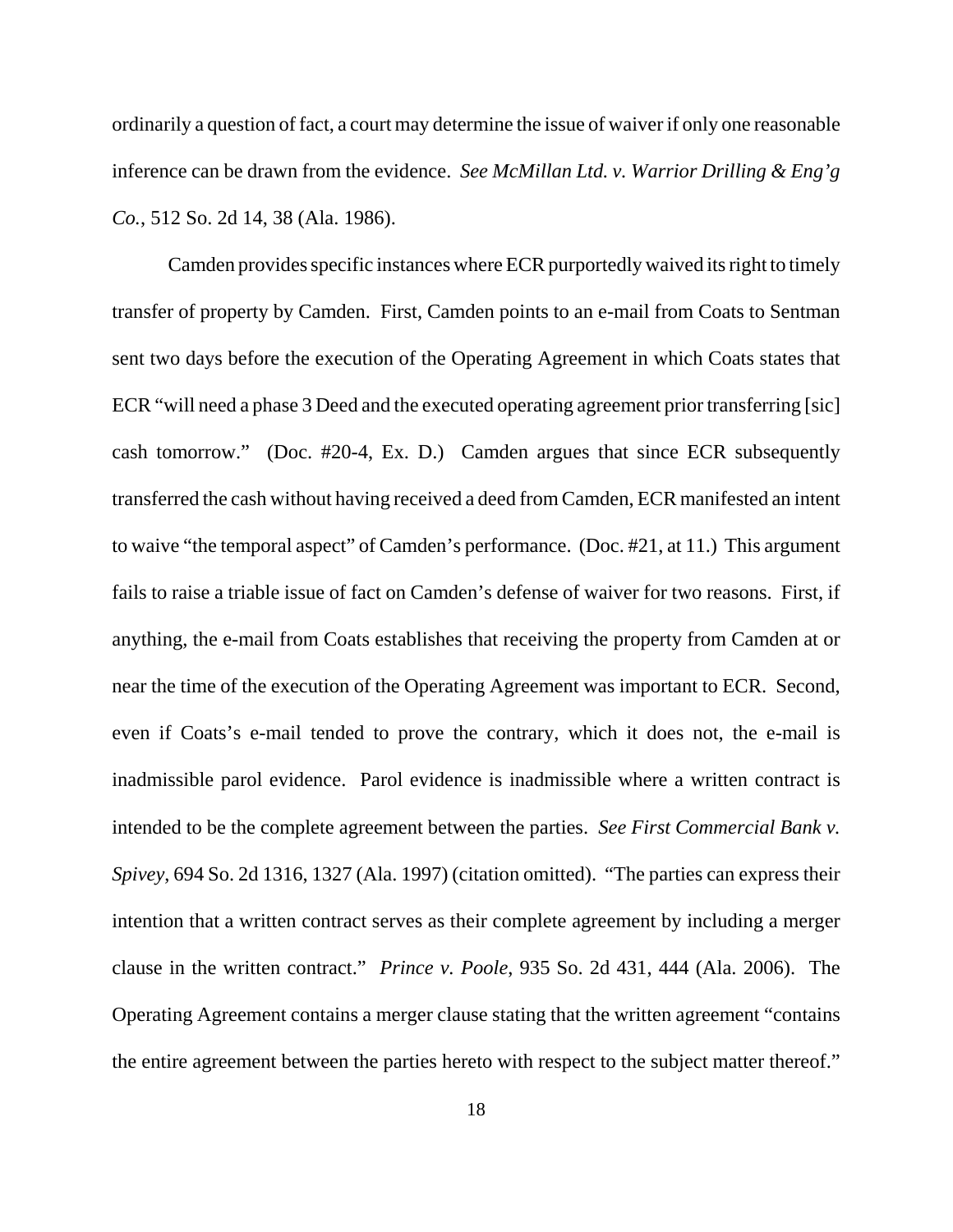(Doc. #20-1, at 28.) Further, the Operating Agreement unambiguously establishes that "*At the time* [ECR] *transfers the foregoing cash* . . . Camden shall contribute to [Rivers] the Lots in Phase 3, and all of the Amenity Areas and pocket parts . . . ." (Doc. #20-1, at 8.) The Operating Agreement clearly required ECR to transfer \$700,000 to Rivers first, and then required Camden to transfer the property to Rivers shortly thereafter. What Coats might have intended in an e-mail two days before the Operating Agreement was signed is inadmissible parol evidence, and the order of performance is clearly established in the written agreement. *See Southland Quality Homes, Inc. v. Williams*, 781 So. 2d 949, 953 (Ala. 2000) ("If a contract is unambiguous on its face, there is no room for construction and it must be enforced as written.").

Camden next "point[s] to the absence of any evidence indicating ECR's concern over the delay in conveying the deed after the execution of the Operating Agreement . . . ." (Doc. #21, at 11.) There is no "absence of evidence" on ECR's concern over the delay. In fact, the record shows that ECR expected the transfer of property from Camden soon after execution of the Operating Agreement and that ECR specifically requested Camden to transfer the property. The day after the Operating Agreement was executed, Gaither (counsel for Rivers) sent an e-mail to Sentman (representative for Camden) asking Sentman to send Gaithers necessary information for Gaithers to include in a draft of a deed transferring the property from Camden to Rivers. (Doc. #26-3, Ex. C, at 3; Doc. #37-1, Ex. A, at ¶ 5.) Sentman supplied the missing information to Gaither in an e-mail a few weeks later and indicated that he, rather than Gaither, would prepare the deed transferring the property from Camden to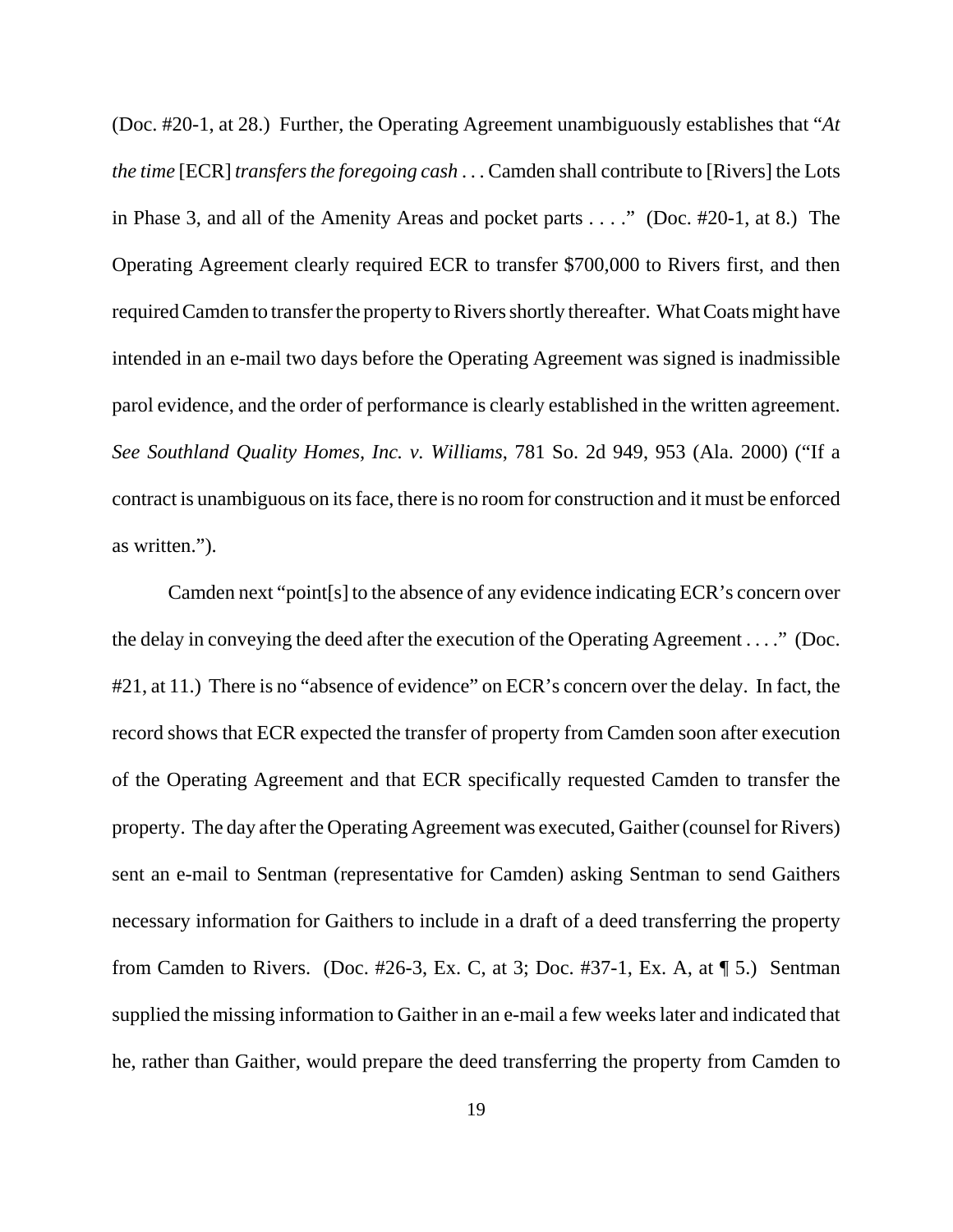Rivers.<sup>3</sup> (Doc. #26, Ex. C, at 5–6; Doc. #26-13, Ex. M, at  $\P$  4.) After several more weeks passed, Gaither prepared a deed himself and forwarded it to Sentman. (Doc. #37-1, Ex. A, at ¶ 6; Doc. #26-3, Ex. C, at 7.) Camden failed to return the executed deed. Again, in 2011, when the Alabama Department of Transportation refused to approve accel/decel lanes for Rivers, Coats e-mailed Sentman and stated, "I really need to talk with you about the deed from Camden to Rivers Reach and the ALDOT Bond and application." (Doc. #26-2, at 2.) Sentman responded the same day with the reply, "Already in the works." (Doc. #26-2, at 2.) Thus, ECR attempted to get a transfer deed from Camden in the days and weeks following the execution of the Operating Agreement and again directly requested the transfer deed in 2011 when it was a matter of critical importance for approval of the accel/decel lanes. Further, on both occasions Sentman indicated that Camden was working on a transfer deed. For Camden to now argue that ECR's lack of further insistence that Camden transfer the property is evidence of a waiver when Camden's own representative stated to ECR that a transfer deed was "in the works" is preposterous.

<sup>&</sup>lt;sup>3</sup> Given that Sentman stated "New transfer deed to follow" in his e-mail to Gaither dated December 2, 2010, (Doc. #26-3, Ex. 3, at 5), it defies belief that Sentman could state in his affidavit that "During the nine (9) months between the execution of the Operating Agreement [on November 17, 2010] and August 2011, I do not recall there being any request to deed the property into River Reach." (Doc. #25, at ¶ 13.) Gaithers's e-mail to Sentman asking Sentman to supply him with necessary information with a draft deed was an implicit "request" to deed the property to Rivers. For Sentman to respond two weeks after the execution of the Operating Agreement with the words "New transfer deed to follow" clearly indicates he understood ECR was requesting the deed transferring the property from Camden to Rivers. While the Court does not make a credibility determination at this time, the Court cautions that it will address the possibility of perjury in Sentman's affidavit at a future date, if needed. The Court also reminds the parties of their obligations under *Federal Rule of Civil Procedure* 11(b) and *Alabama Rule of Professional Conduct* 3.3(a) in connection with making false statements to a court.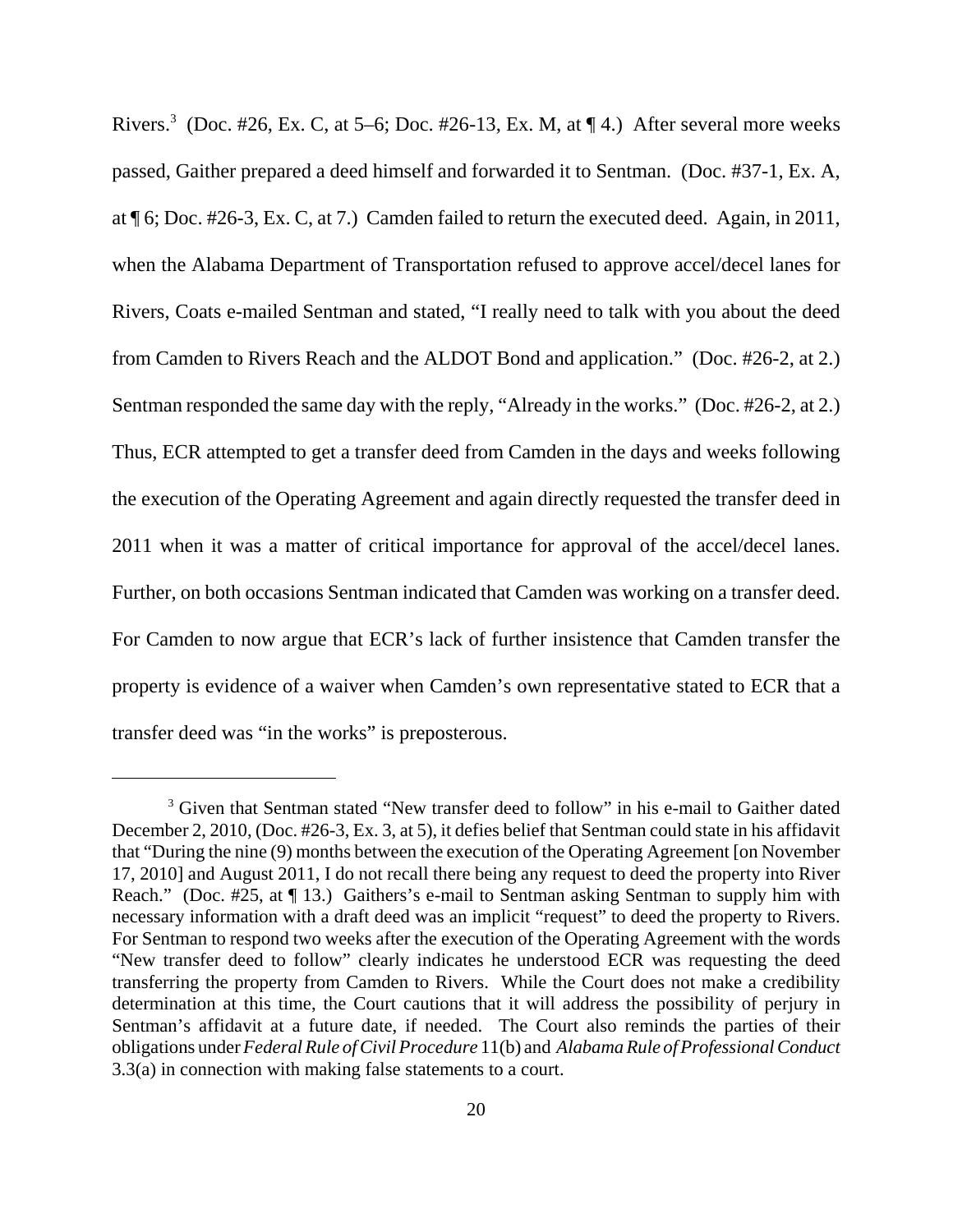Finally, Camden argues that ECR waived its right to timely performance because it "never exercised any right under the Operating Agreement or under the Alabama Limited Liability Company Law" until it filed the current lawsuit. (Doc. #21, at 11.) Camden's argument seems to be that ECR waived its right to timely performance, even though it insisted on such performance, because ECR did not actually *sue* Camden until two years after the execution of the Operating Agreement. A delay in bringing a lawsuit is not a voluntary waiver of a known right. It is well established that "following a material breach by the other party, the injured party may elect to continue the contract and retain its economic benefits." *Edwards v. Allied Home Mortg. Capital Corp.*, 962 So. 2d 194, 207 (Ala. 2007). This principle of contract law would be meaningless if a delay in bringing suit constituted a waiver of the other party's nonperformance.<sup>4</sup> In conclusion, Camden has failed to show there is a genuine dispute concerning whether ECR waived its right to timely performance by Camden. *See Allen v. Storie*, 579 So. 2d 1316 (Ala. 1991) (upholding grant of summary judgment to plaintiff on breach of contract because defendant failed to demonstrate genuine dispute of fact on waiver defense).

# **3. ECR's Standing**

Another argument Camden makes is that ECR has no standing to bring its breach of

<sup>&</sup>lt;sup>4</sup> The Court notes that Camden also argues that there is a genuine dispute as to whether ECR has incurred damages from Camden's breach of contract, which is a necessary element for a breach of contract. (Doc. #21, at 13–15.) That is to say, Camden argues that a transaction in which P contributes \$700,000 for a 50% interest in a joint venture in exchange for D's contribution of real property for a 50% interest in the joint venture, and in which P performs and D does not, *results in no economic harm to P*. While the Court acknowledges this display of zealous advocacy, this line of "reasoning" proves only that not every argument that can be made should be made.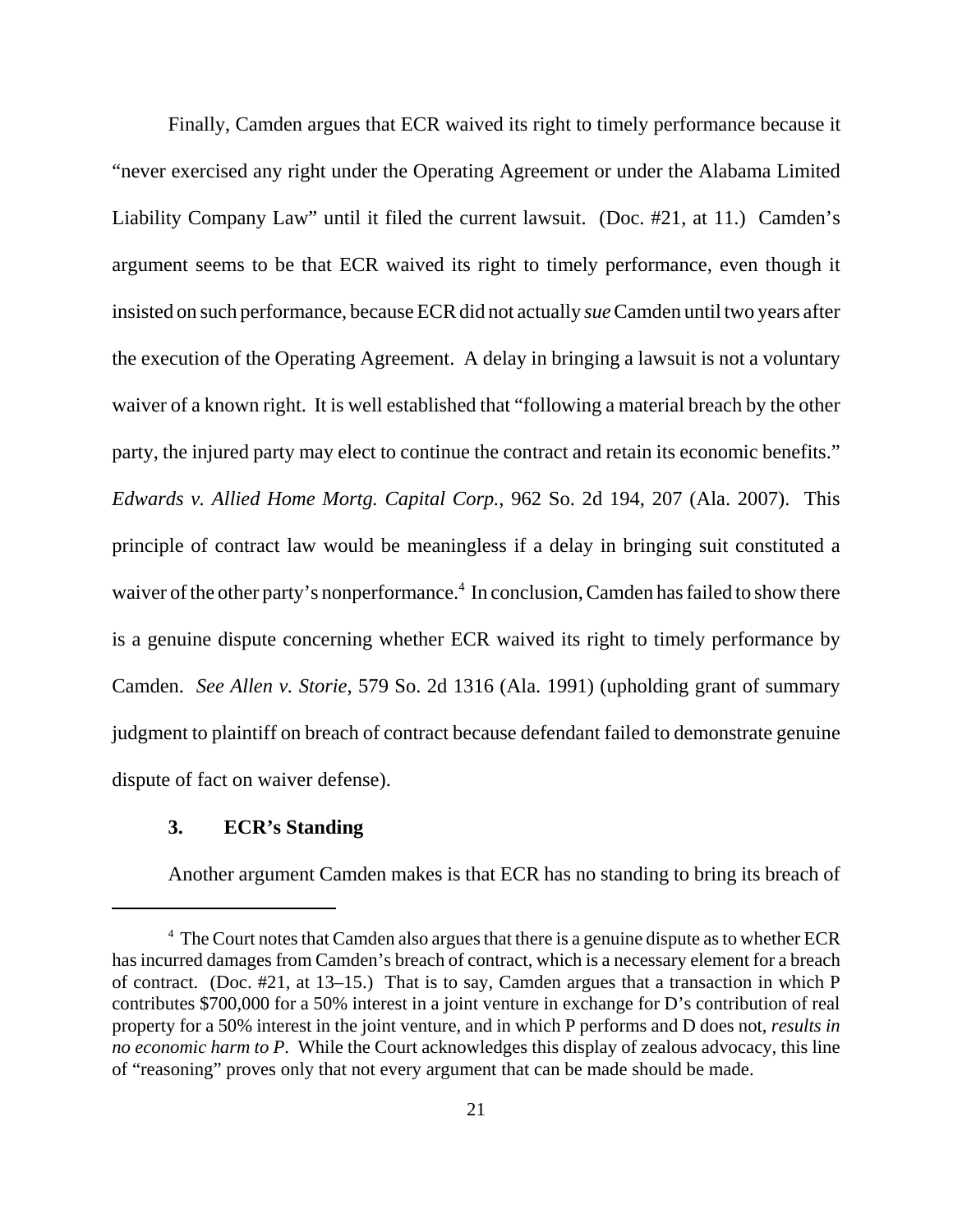contract against Camden because: (1) ECR must bring its claim as a derivative suit against Camden on behalf of Rivers; and (2) the change of all of ECR's membership since the execution of the Operating Agreement makes ECR no longer a proper party to the suit. (Doc. #49, at 20–23.) The Court finds that both of these arguments are without merit.

# **a. ECR's suit is a direct action against Camden**

ECR is entitled to sue Camden directly for breach of contract because ECR alleges Camden committed a direct harm against ECR independently of ECR's status as a shareholder in Rivers. Under Alabama law, "[i]t is well settled that when individual damages sought to be recovered by a plaintiff are incidental to his or her status as a stockholder in a corporation, the claim is a derivative one and must be brought on behalf of the corporation." *Altrust Fin. Servs., Inc. v. Adams*, 76 So. 3d 228, 241 (Ala. 2011). As the Alabama Supreme Court has said:

> "[T]he primary difference between derivative and individual claims is one of standing, and standing is determined by the directness of the injury. If the wrong directly damages the corporation and its assets from waste, conversion and intentional mismanagement, the claim is the corporation's. A consequential decrease in the value of the shareholder's shares does not vest in him an individual claim. But if the wrong is committed directly against the shareholder and his interests, such as oppression or fraud, so that his injury is unique, he will have standing to assert individual claims.

*Id.* In analyzing whether a claim is derivative or direct, a court looks to the nature of the alleged wrong rather than the designation used by the plaintiff in the complaint. *Id.* at 238.

The Court finds that the nature of the wrongs alleged by ECR are for harms directly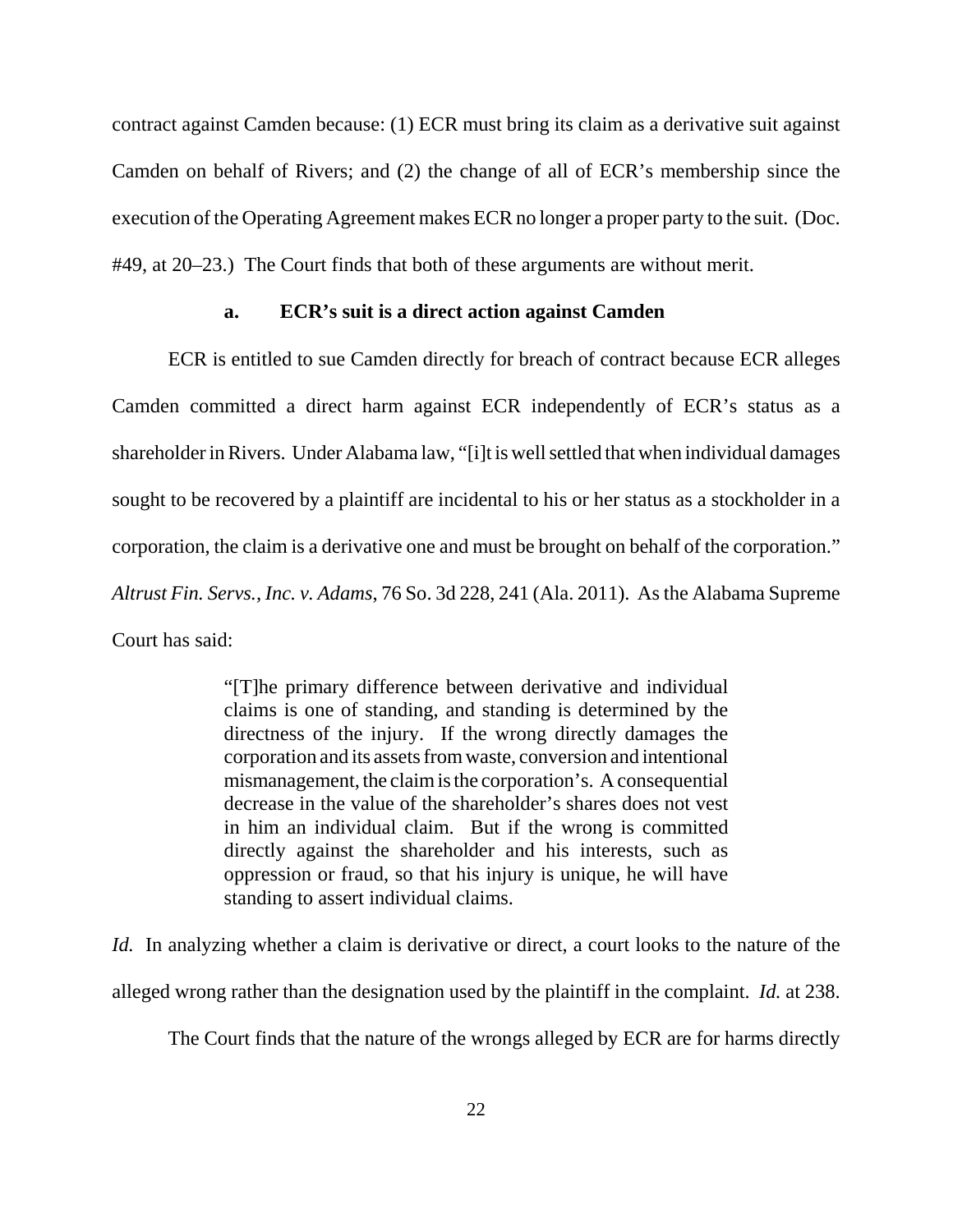inflicted against ECR by Camden. ECR does not allege merely that Camden diminished the value of its shares through fraud or mismanagement of Rivers. Rather, ECR alleges that Camden induced ECR to enter into the Operating Agreement with the promise of transferring the properties in exchange for \$700,000, but that Camden had no intention of transferring the properties. ECR further alleges that Camden intentionally failed to perform its obligations under the Operating Agreement because it conspired with Bond Safeguard to use the \$700,000 acquired from ECR to reduce Bond Safeguard's bond liability for various phases of the Rivers development. (Doc. #1-1, at ¶ 25.) Although the Court considers only ECR's claim for breach of contract for purposes of summary judgment, the Court considers ECR's complaint as a whole, including its fraud claims, in determining whether the breach of contract action is direct or derivative. The complaint makes clear that ECR claims it was induced to enter into the Operating Agreement on the basis of Camden's false representations that it would transfer the property into Rivers–representations that Camden had no intention of performing. (Doc. #1-1, at ¶¶ 25, 30–31.)

Further, ECR seeks rescission of the contract and restitution, or, alternatively, expectation damages, rather than specific performance by Camden. (Doc. #1-1, at ¶ 28.) Thus, the "nature of the alleged wrong," as ECR sees it, is that it *entered into the Operating Agreement at all*–not that Camden's nonperformance is harming the value of its shares. *See Altrust*, 76 So. 3d at 238. The damages ECR seeks are not "incidental to [its] status as a shareholder," because it does not seek enforcement of the Operating Agreement to benefit Rivers by requiring Camden to transfer the property to Rivers. *Id.* at 246.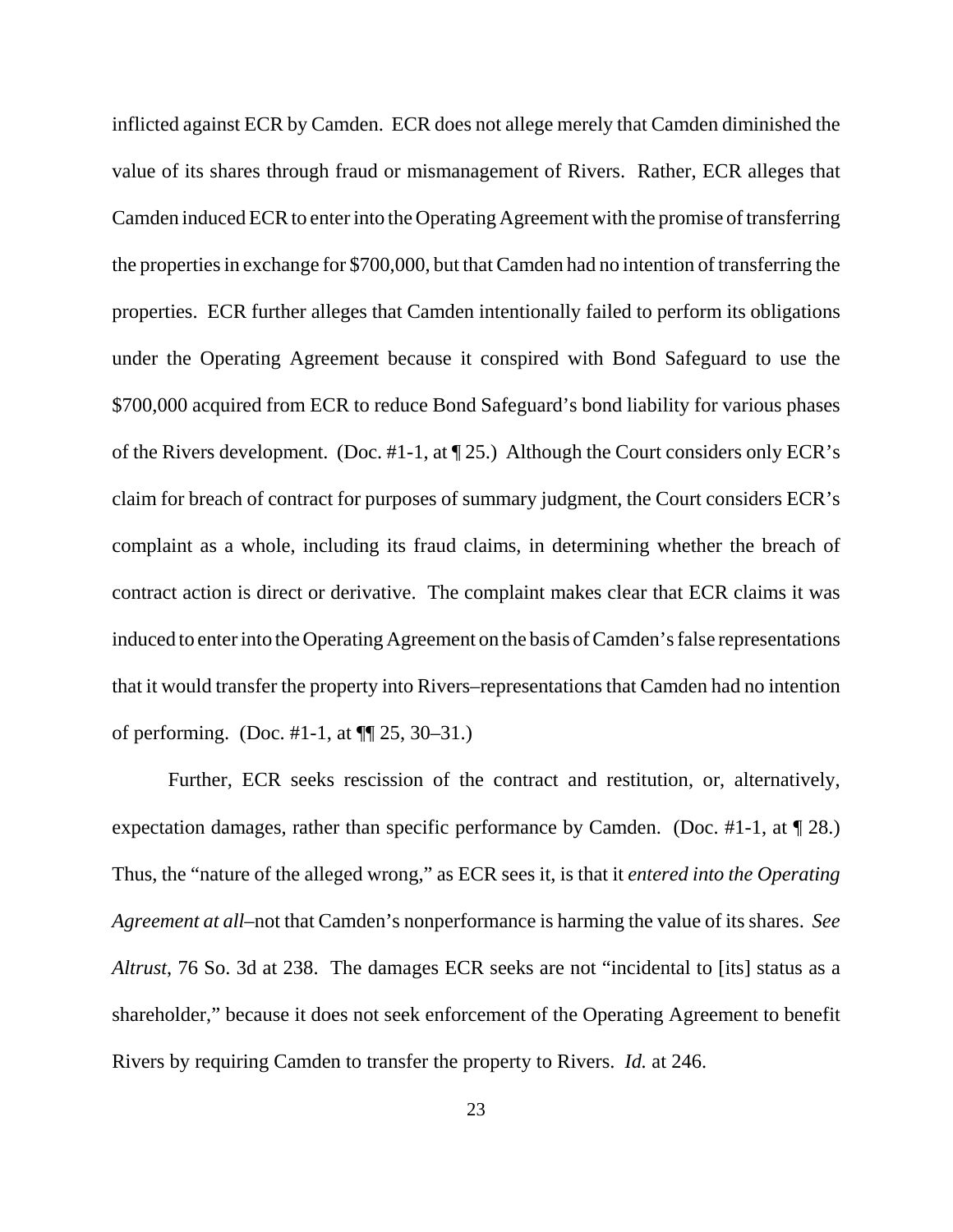In *DGB, LLC v. Hinds*, the Alabama Supreme Court held that a plaintiff LLC had standing to sue in a direct action against another LLC (among other defendants) with which the plaintiff had entered into a joint venture. 55 So. 3d 218, 229 (Ala. 2010). DGB entered into an agreement with several defendants to form a joint venture, Bon Harbor, LLC. *Id*. at 221–22. The DGB plaintiffs alleged that several defendant members of Bon Harbor fraudulently concealed that they purchased property on behalf of Bon Harbor for \$10,000,000 that had been purchased just days earlier for \$5,000,000. *Id*. This fraudulent concealment led DGB members to personally guarantee \$7,500,000 of the loan used to purchase the property. The court held that DGB and its members had standing to sue the defendants directly, rather than derivatively on behalf of Bon Harbor. *Id.* at 229. This was because the defendants had "made representations directly to and concealed information directly from" the plaintiffs and thus they had "alleged injury to themselves individually." *Id.* Similarly, ECR claims that Camden "made representations directly to and concealed information directly" from it by promising to convey property to the joint venture whereas its real purpose was allegedly to reduce Bond Safeguard's bond liability, and that Camden's breach of the Operating Agreement thus harmed ECR individually. Therefore, because ECR claims it was directly harmed by Camden's breach of the Operating Agreement, ECR has standing to sue directly and does not need to sue derivatively on behalf of Rivers.

# **b. ECR's change in composition and standing**

Camden argues finally that ECR has no standing to sue Camden for breach of contract because the membership of ECR has entirely changed from the time ECR entered into the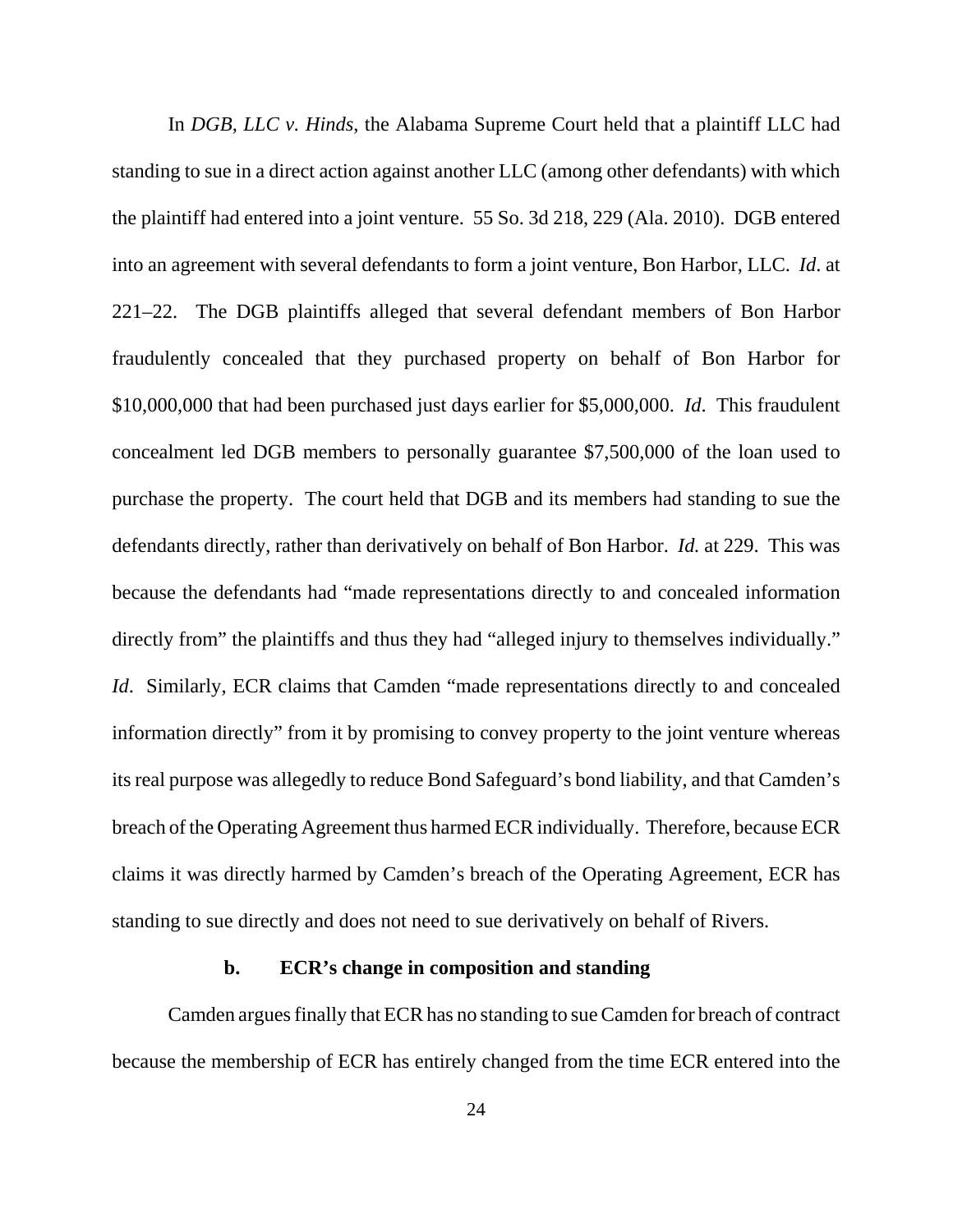Operating Agreement until the time ECR brought suit. (Doc. #49, at 21–23.) In support of its argument, Camden claims that ECR breached provisions of the Operating Agreement prohibiting members from assigning their interest in Rivers. Camden entirely misunderstands the nature of standing and does not cite a single state or federal case to support the proposition that a change in an LLC's membership deprives it of standing to enforce a contract it entered into earlier. The Court is confident no such case exists because the corporate form would be of no value if changes in an LLC's composition resulted in a change of its nature, such that it no longer constituted the original party to the contract. *See* 1 Treatise on the Law of Corporations § 7:1 ("To speak of a corporation as 'a legal person' is a convenient figure of speech used to describe the corporation as a legal unit, a separate concern with a capacity, like a person's, to hold property and make contracts, to sue and be sued, and to continue to exist notwithstanding changes of its shareholders or members.").

ECR has demonstrated that there is no genuine dispute of fact as to its performance under the contract and Camden's breach, and that it is entitled to judgment as a matter of law. Camden has failed to provide evidence that there is a genuine dispute of fact as to ECR's lack of substantial performance and Camden's defense of waiver. Camden has also failed to show that ECR is not entitled to sue it directly or that ECR lacks standing due to its change in membership. Therefore, summary judgment is GRANTED in favor of ECR on its breach of contract claim, and Camden's motion for summary judgment on ECR's breach of contract claim against it is DENIED. The Court does not dismiss Camden's counterclaim for breach of contract because no party has moved for summary judgment on this counterclaim. But the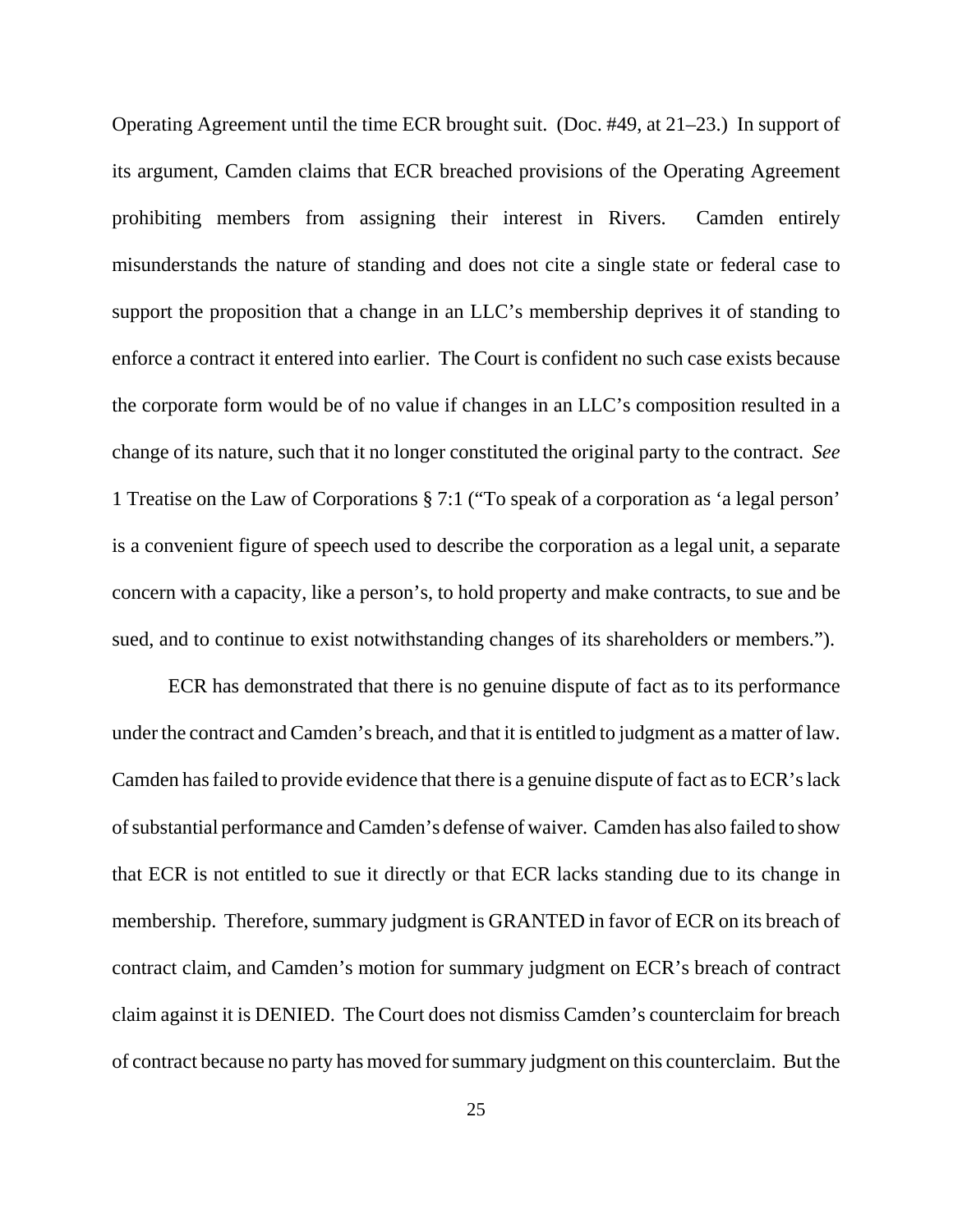Court has ruled that Camden materially breached the Operating Agreement and ECR substantially performed its obligations. Whether ECR's immaterial breaches should offset any recovery it might have from Camden will be resolved at a later date.

# **B. Bond Safeguard's Motion for Summary Judgment on ECR's Breach of Contract Claim**

Bond Safeguard has moved for summary judgment on ECR's breach of contract claim on the grounds that ECR's claims are solely against Camden. (Doc. #49.) It is undisputed that only ECR and Camden were parties to the Operating Agreement. But in its complaint, ECR alleges that Camden and Bond Safeguard "are related and controlled by the same persons," or, alternately, that "Camden is an alter ego of Bond Safeguard Insurance Company." (Doc. #1-1, at  $\P$  24.)

Bond Safeguard has submitted evidence demonstrating that it is not a subsidiary of Camden, that it does not own any Camden stock, and that Bond Safeguard has never provided any financing to Camden. (Doc. #50-1.) *See Duff v. S. Ry. Co.*, 496 So. 2d 760, 762–63 (Ala. 1986) (listing factors for determining whether one corporation is a subsidiary or instrumentality of another). Rather than maintain its alter ego argument, ECR in its response brief argues that both Camden and Bond Safeguard are alter egos of a third entity, namely Lexon Surety Group, Surety Acquisition Corp., Exchange Corp., J.A. Pattco, Inc., or the James Patterson Revocable Trust. (Doc. #56, at 6.) The Court deems ECR's claim in its complaint that Camden is an alter ego of Bond Safeguard to be abandoned. *See Resolution Trust Corp. v. Dunmar Corp.*, 43 F.3d 587, 599 (11th Cir. 1995) ("[T]he onus is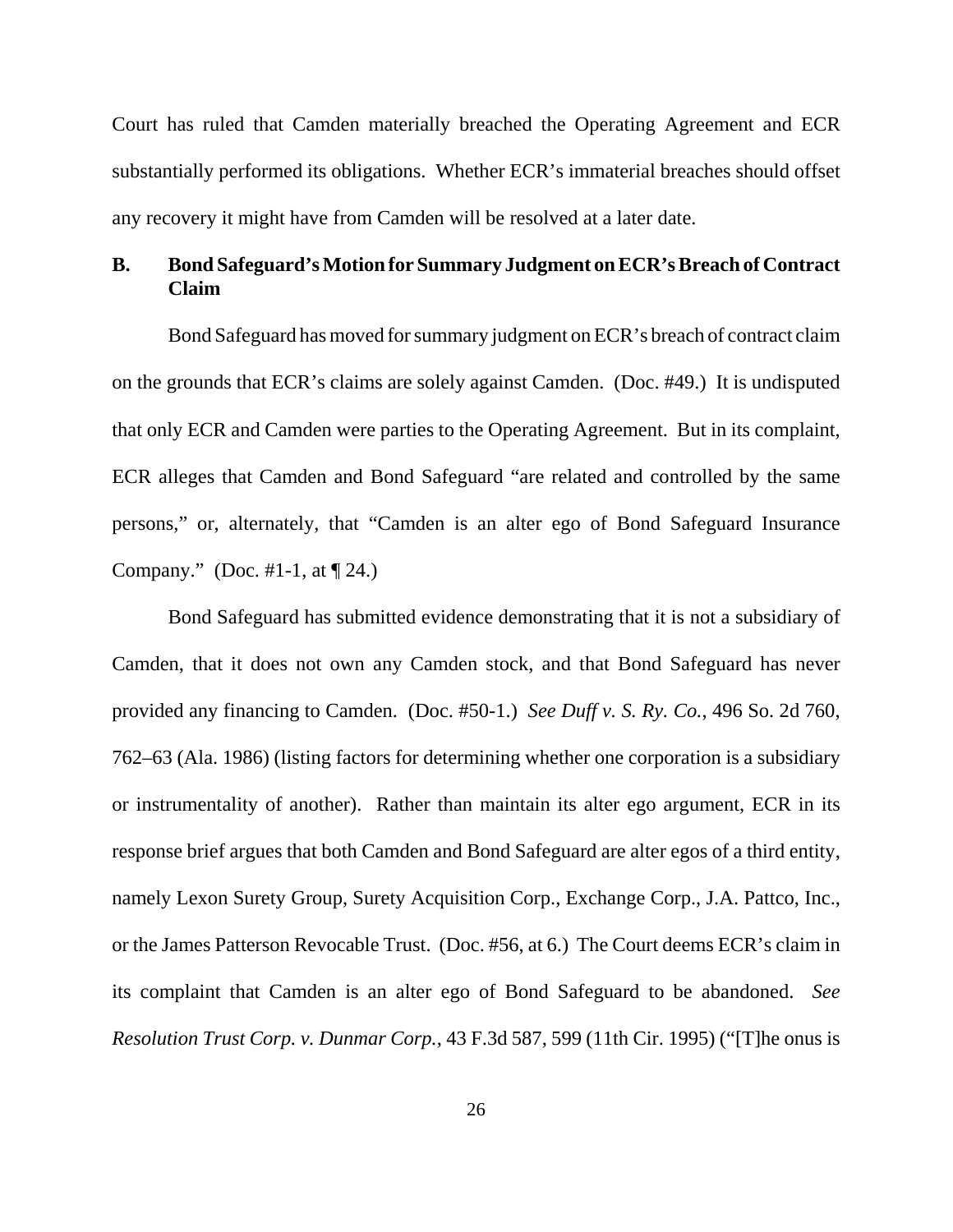upon the parties to formulate arguments; grounds alleged in the complaint but not relied upon in summary judgment are deemed abandoned.") (citations omitted). Rather than respond to Bond Safeguard's argument, ECR seeks leave to amend its complaint to add the proper defendant, although it does not specify which of the above entities is the proper defendant.<sup>5</sup> (Doc. #56, at 6.) The Court will reserve ruling on ECR's motion for leave to file an amended complaint and Bond Safeguard's motion for summary judgment until after the resolution of the discovery dispute currently pending before the Magistrate Judge. (Docs. #34, 39.)

# **V. CONCLUSION**

For the reasons stated above, it is hereby ORDERED as follows:

1. ECR's Motion for Summary Judgment (Doc. #16) on its breach of contract claim as contained in Count I of its complaint is GRANTED, and

2. Camden's Motion for Summary Judgment (Doc. #48) on ECR's breach of contract claim is DENIED.

3. The Court reserves ruling on ECR's Motion for Leave to File an Amended Complaint (construing Doc. #56 as containing a motion for leave to file an amended complaint) and Bond Safeguard's Motion for Summary Judgment (Doc. #48).

DONE this the day of  $24<sup>th</sup>$  February, 2014.

/s/ Mark E. Fuller

<sup>&</sup>lt;sup>5</sup> Defendants argue that ECR's "third party" alter ego theory is an impermissible attempt to amend its complaint through argument at summary judgment. *See Gilmour v. Gates, McDonald & Co.*, 382 F.3d 1312, 1314–15 (11th Cir. 2004). However, the Court finds that ECR has followed the "proper procedure . . . to assert a new claim," which is to seek leave "to amend the complaint in accordance with Fed. R. Civ. P. 15(a)." *Id*.